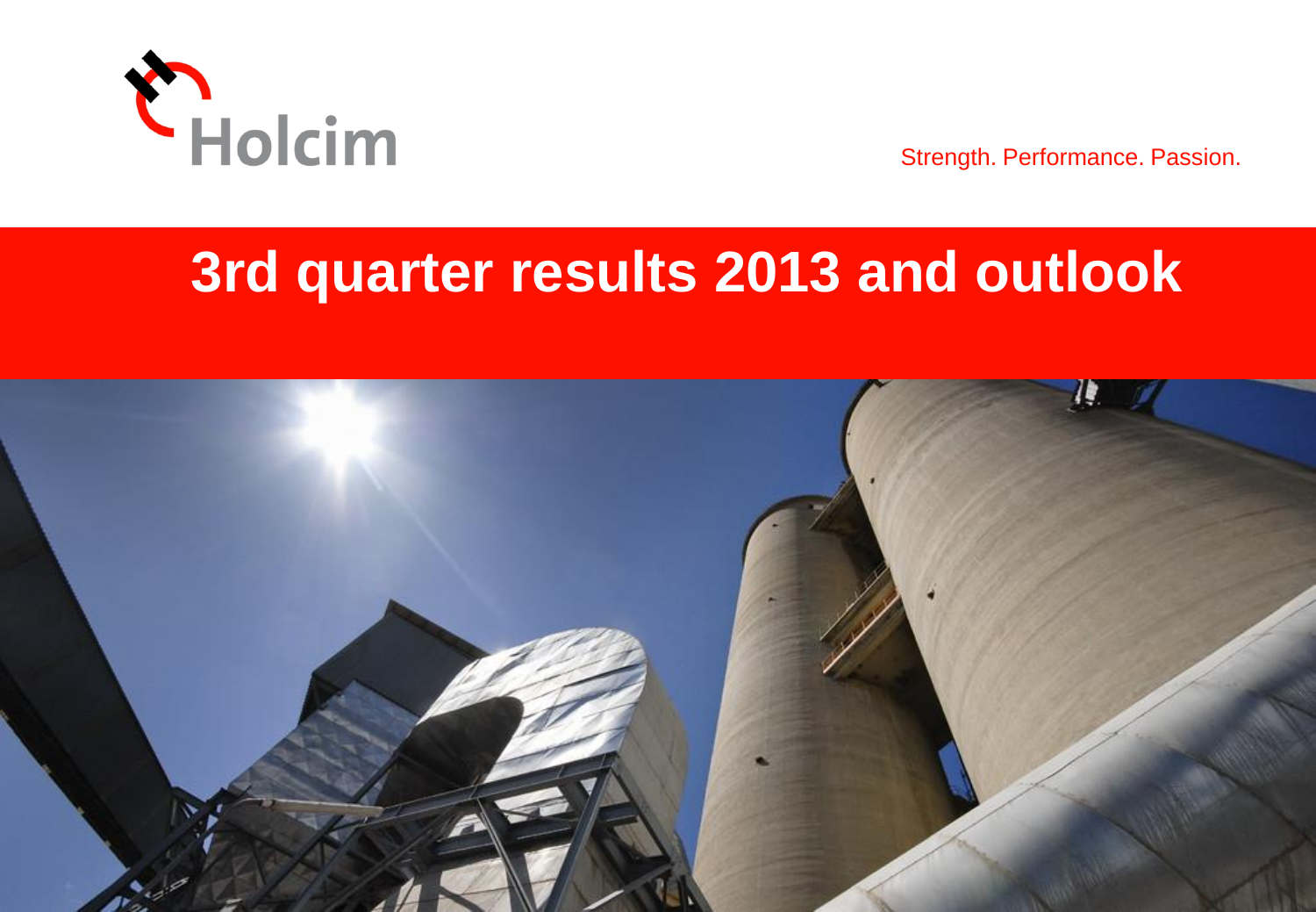#### **Organization Chart as of 01.01.2014**

1 Internal Audit reports to the Chairman of the Board of Directors <sup>2</sup> Excluding UK <sup>3</sup> Paul Hugentobler, Advisor to the CEO <sup>4</sup> Corporate Functional Manager Jacques Bourgon as advisor to the CEO <sup>5</sup> Aidan Lynam to remain member of senior management of Holcim Ltd. **Area Managers/ Corporate Functional Managers Line and functional responsibility Executive Committee** Internal Audit<sup>1</sup> **Governance & Strategy Committee Nomination & Compensation Committee Board of Directors Holcim Ltd Audit Committee Bernard Fontana CEO Bernard Terver Andreas Leu Thomas Aebischer CFO Horia Adrian Urs Fankhauser Kaspar Wenger Onne van der Weijde Javier de Benito** Latin America Legal & Communications North America Human Resources **Occupational** Health & Safety **Strategy** Aggregates & Construction **Materials** Customer Excellence Cement Manufacturing CAPEX Projects Innovation Logistics Sustainable Development Alternative Fuels & Resources **Controlling** Financing & **Treasury** Group Structure & Tax Investor Relations IT Merger & **Acquisitions** Procurement Risk Management **Ian Thackwray** Indian **Subcontinent** Africa Middle East East Asia South East Asia Oceania Holcim Trading UK Europe<sup>2</sup> **Xavier Dedullen Urs Bleisch** Legal & **Compliance Daniel Bach Roland Köhler Alain Bourguignon**

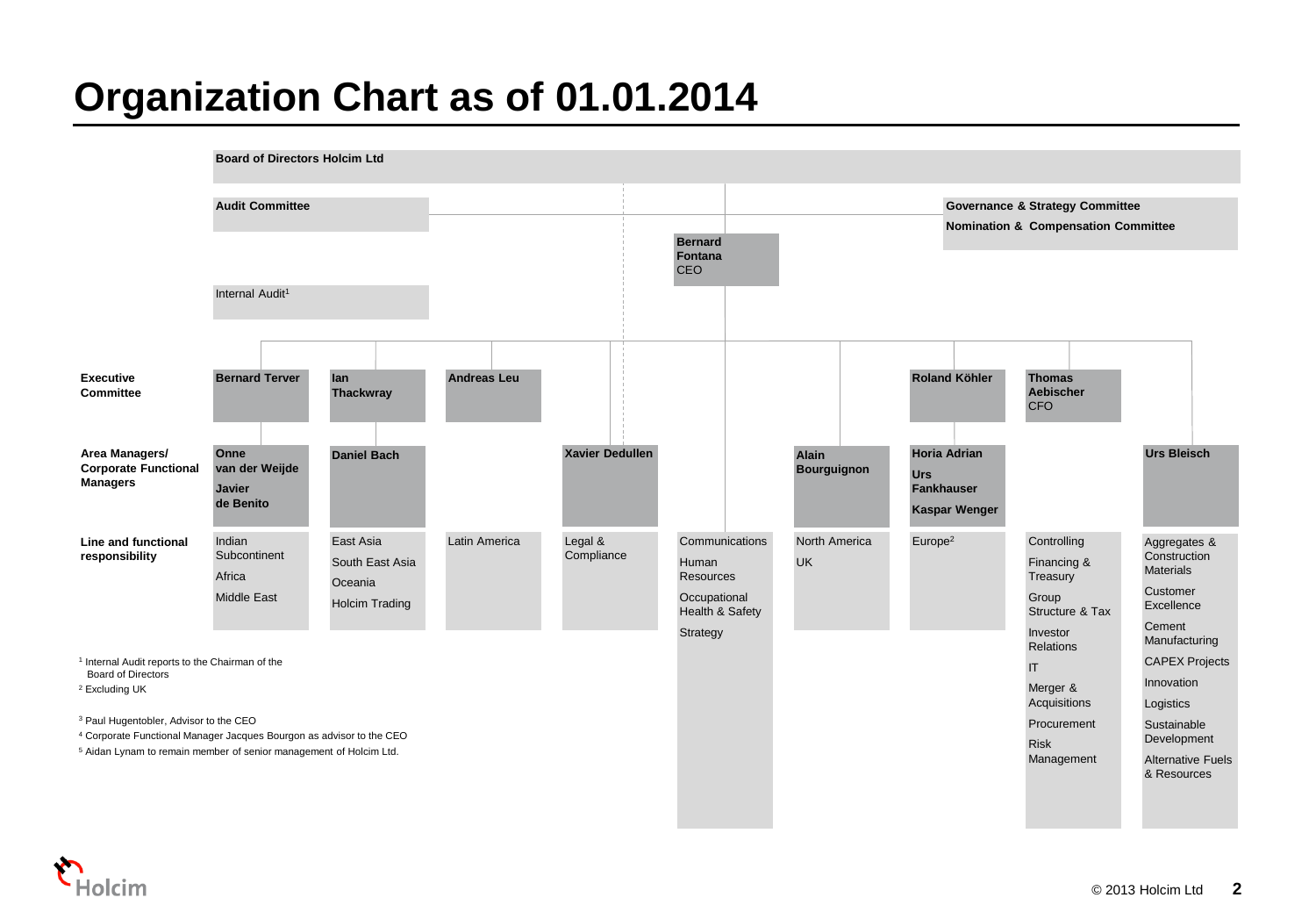#### **Holcim's 9 months performance at a glance**

- Increase in net income and cash flow from operating activities
- Progress in reducing fixed and variable costs strengthens the Group
- Rise in operating EBITDA and operating profit on a like-for-like basis in spite of weak demand in key markets such as India and Mexico
- Holcim Leadership Journey is on track and leads to higher ROIC
- Further reduction of net financial debt

| Group                                                 | <b>9M 2013</b> | $9M$ 2012 <sup>1</sup> | $+/-\%$ | $+/-%$ LFL |
|-------------------------------------------------------|----------------|------------------------|---------|------------|
| Sales of cement in million t                          | 104.3          | 107.1                  | (2.6)   | (1.9)      |
| Sales of aggregates in million t                      | 114.8          | 119.2                  | (3.7)   | (2.4)      |
| Sales of ready-mix concrete in million m <sup>3</sup> | 29.5           | 34.4                   | (14.3)  | (8.1)      |
| Net sales in million CHF                              | 14,941         | 15,908                 | (6.1)   | (0.2)      |
| Operating EBITDA in million CHF                       | 2,951          | 3,077                  | (4.1)   | 1.0        |
| Operating profit in million CHF                       | 1,798          | 1,829                  | (1.7)   | 4.0        |
| Net income in million CHF                             | 1,277          | 1,093                  | 16.8    |            |

estated due to changes in accounting policies.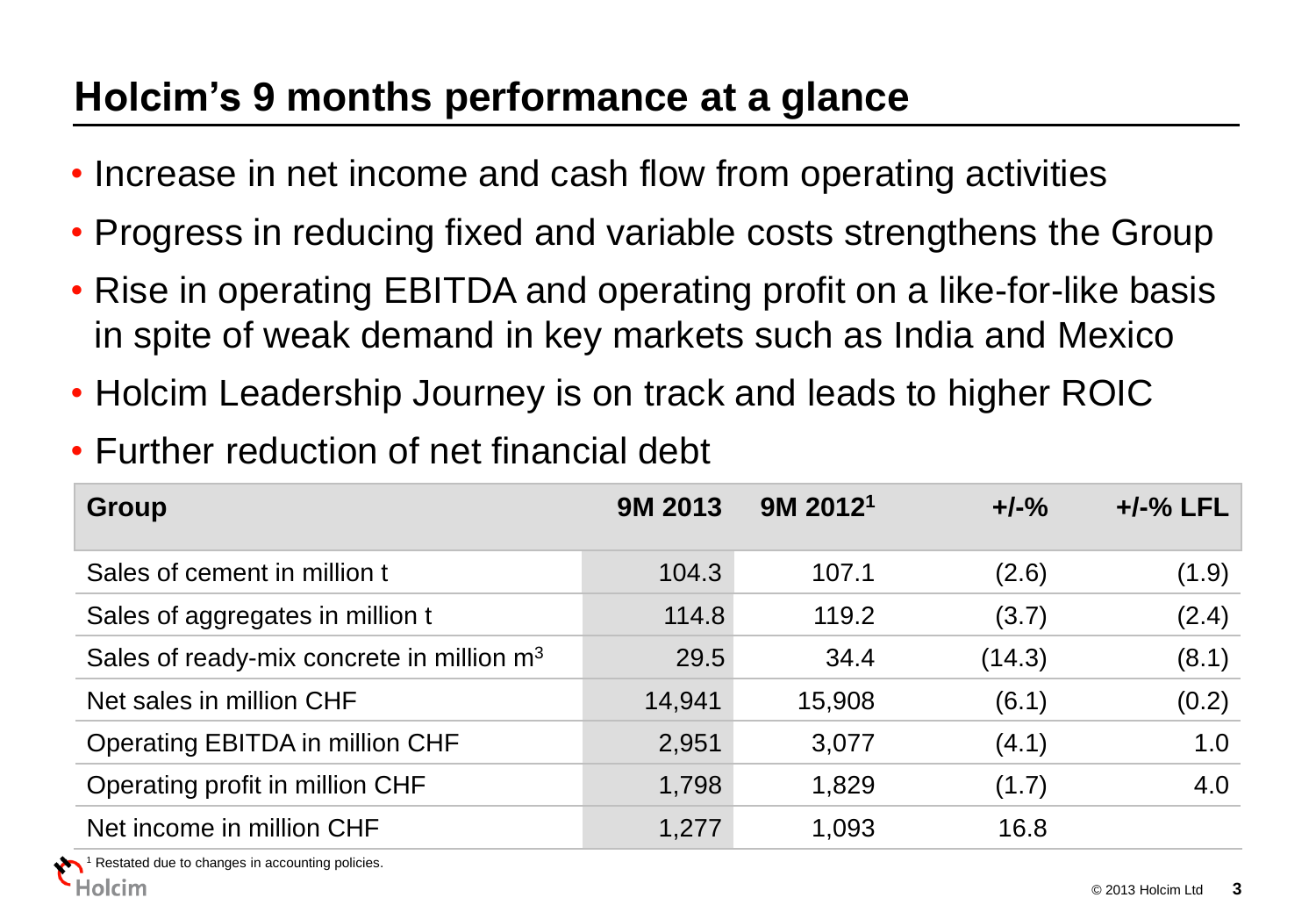#### **Holcim Leadership Journey is on track**

| All figures in million CHF                                                                                                                                             | 2012          |                            | 2013          | 2014                            |                                             |
|------------------------------------------------------------------------------------------------------------------------------------------------------------------------|---------------|----------------------------|---------------|---------------------------------|---------------------------------------------|
|                                                                                                                                                                        | <b>Target</b> | achieved                   | <b>Target</b> | <b>9M</b>                       |                                             |
| <b>Customer Excellence (operating profit impact)</b><br>-Customer focus<br>-Value management<br>-Pricing policies<br>-Marketing and sales forces skills and motivation | 50-100        | 31                         | 150-200       | 95                              | 500                                         |
| Cost Leadership (operating profit impact)<br>-Energy and AFR<br>-Logistics<br>-Procurement<br>-Fixed cost                                                              | 100-200       | 127<br>40<br>0<br>48<br>39 | 400-500       | 531<br>146<br>104<br>131<br>151 | > 1,000<br>> 300<br>> 250<br>> 250<br>> 200 |
| Total increase in operating profit <sup>1)</sup>                                                                                                                       | 150-300       | 158                        | 550-700       | 626                             | > 1,500                                     |
| Cash cost to achieve the savings (one-off)                                                                                                                             | < 80          | $239$ 3)                   | 03)           | $\bf{0}$                        |                                             |
| Additional CAPEX net 2)                                                                                                                                                | $0 - 40$      | 48                         | 100-180       | 105                             | 100-180                                     |

1) The base line is the financial year 2011 amounting to CHF 2,308 million (excluding one-off charges 2011 of CHF 375 m and without fluctuations in currency, changes in scope of consolidation and similar market conditions)

2) Additional CAPEX net will come from prioritization of CAPEX based on the speed of the returns (ROIC). Current energy fund of CHF 100 million will be maintained through the period 2012 – 2014

3) Original amount was projected < CHF 120 million for 2013; having spent already CHF 239 million, no additional restructuring cash costs are foreseen at this stage

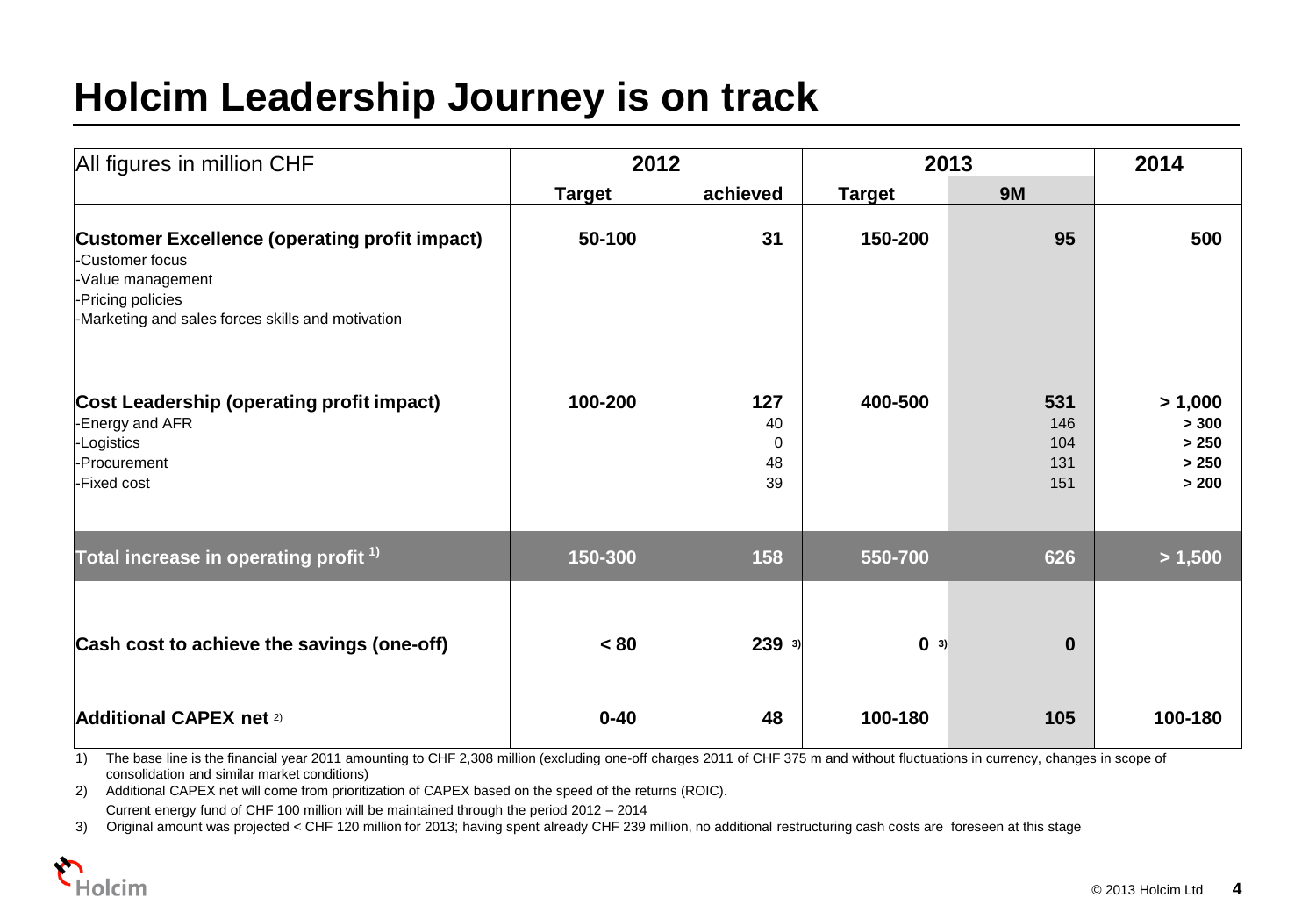#### **Asia Pacific affected by fall in demand in India**

- Growth in the construction industry remained solid
- Drop in sales in all segments: in cement primarily due to harsher economic situation in India and in aggregates due to Holcim Australia
- Holcim Philippines benefitted from strong demand and better prices
- Despite progress on the cost front, weaker results in India and negative currency translation effects led to a decrease in operating EBITDA

| <b>Asia Pacific</b>                         | <b>9M 2013</b> | 9M 2012 <sup>1</sup> | $+/-\%$ | $+/-\%$ LFL |
|---------------------------------------------|----------------|----------------------|---------|-------------|
| Sales of cement in million t                | 52.8           | 54.7                 | (3.4)   | (2.0)       |
| Sales of aggregates in million t            | 18.8           | 20.1                 | (6.1)   | (6.5)       |
| Sales of ready-mix concrete in million $m3$ | 8.0            | 8.6                  | (6.5)   | (1.8)       |
| Net sales in million CHF                    | 5,604          | 6,285                | (10.8)  | (1.7)       |
| Operating EBITDA in million CHF             | 1,131          | 1,379                | (18.0)  | (9.0)       |
| Operating profit in million CHF             | 801            | 997                  | (19.6)  | (11.2)      |

Restated due to changes in accounting policies.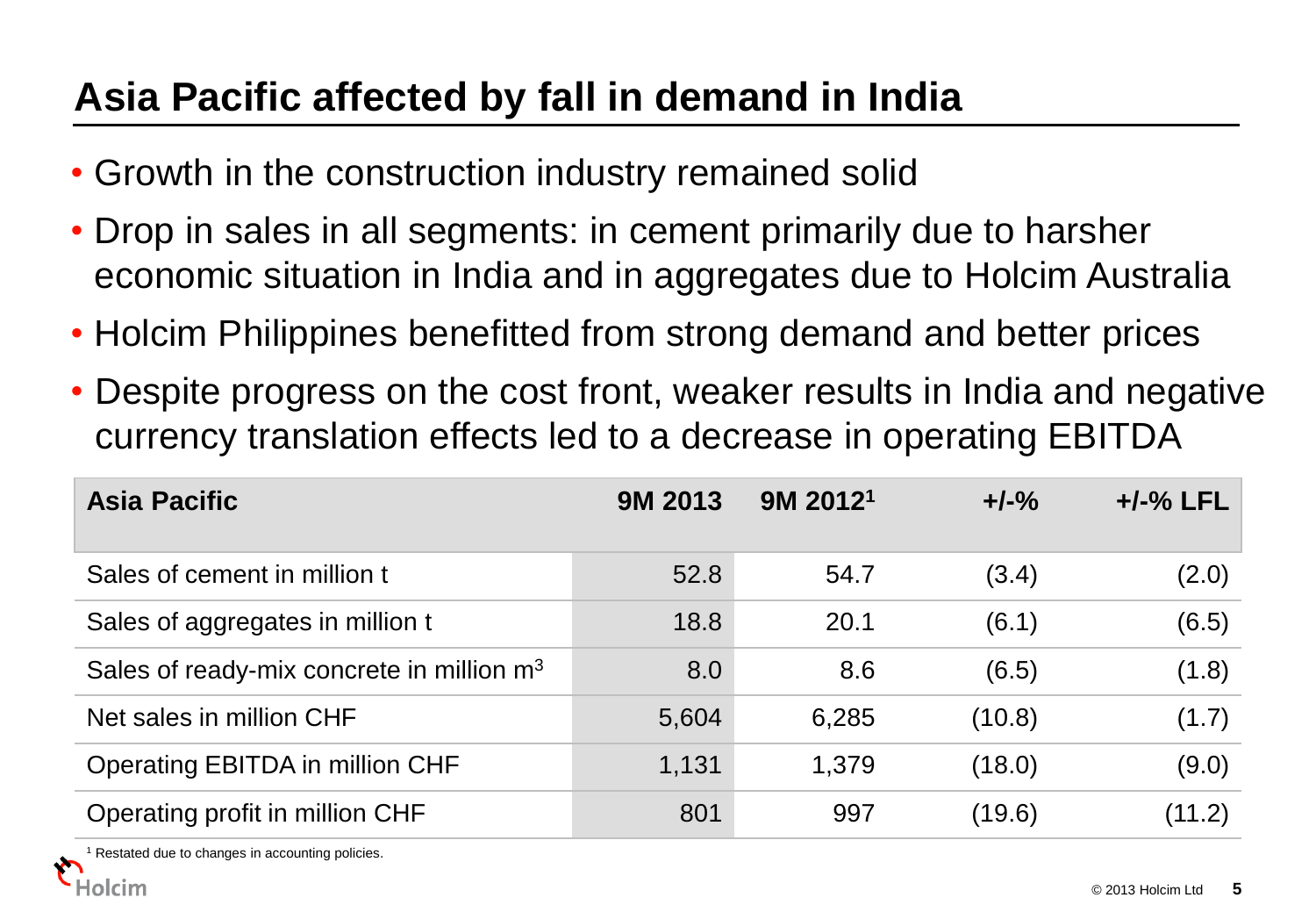#### **Latin America still on growth track**

- Construction industry built on last year's solid performance
- Higher cement deliveries in Ecuador, Argentina and Costa Rica
- Divestments and temporary market exits lowered aggregates sales volumes significantly; ready-mix concrete shipments also decreased
- Major efforts to keep costs in check led to higher operating EBITDA
- Chile, Colombia and Ecuador posted significantly better results

| <b>Latin America</b>                                  | <b>9M 2013</b> | 9M 2012 <sup>1</sup> | $+/-\%$ | $+/-%$ LFL       |
|-------------------------------------------------------|----------------|----------------------|---------|------------------|
| Sales of cement in million t                          | 18.7           | 18.5                 | 0.8     | 0.8 <sup>2</sup> |
| Sales of aggregates in million t                      | 8.0            | 10.6                 | (24.1)  | (24.1)           |
| Sales of ready-mix concrete in million m <sup>3</sup> | 6.2            | 7.8                  | (20.0)  | (20.0)           |
| Net sales in million CHF                              | 2,556          | 2,613                | (2.2)   | (1.5)            |
| Operating EBITDA in million CHF                       | 736            | 721                  | 2.1     | 4.6              |
| Operating profit in million CHF                       | 575            | 557                  | 3.3     | 5.9              |

Restated due to changes in accounting policies. <sup>2</sup> The percentage change like-for-like adjusted for internal trading volumes eliminated in "Corporate/Eliminations" amounts to -0.6%. Holcim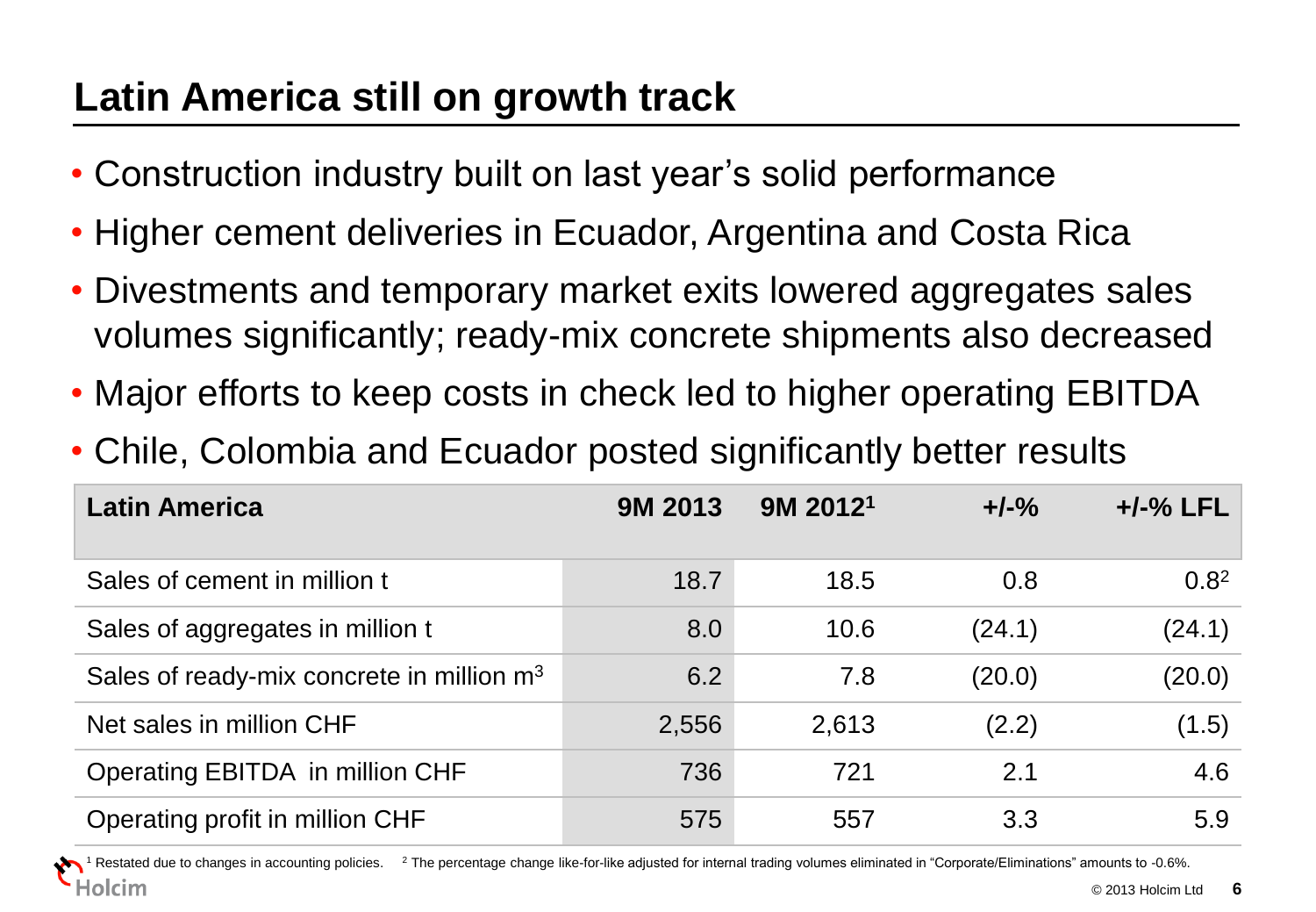#### **Europe making further headway**

- European construction markets still lacked economic stimuli
- Shipments of cement increased primarily due to the CIS/Caspian region
- Sales volumes of aggregates as well as ready-mix concrete decreased
- Capacity adjustments and cost-cutting measures led to significantly better operating EBITDA and strong organic growth

| <b>Europe</b>                                         | <b>9M 2013</b> | $9M$ 2012 <sup>1</sup> | $+/-\%$ | $+/-\%$ LFL |
|-------------------------------------------------------|----------------|------------------------|---------|-------------|
| Sales of cement in million t                          | 20.2           | 20.1                   | 0.7     | 0.7         |
| Sales of aggregates in million t                      | 55.2           | 56.2                   | (1.8)   | 0.8         |
| Sales of ready-mix concrete in million m <sup>3</sup> | 8.9            | 11.1                   | (19.7)  | (5.1)       |
| Net sales in million CHF                              | 4,244          | 4,434                  | (4.3)   | 0.8         |
| Operating EBITDA in million CHF                       | 693            | 573                    | 21.0    | 22.8        |
| Operating profit in million CHF                       | 316            | 155                    | 103.3   | 105.2       |

Restated due to changes in accounting policies lolcim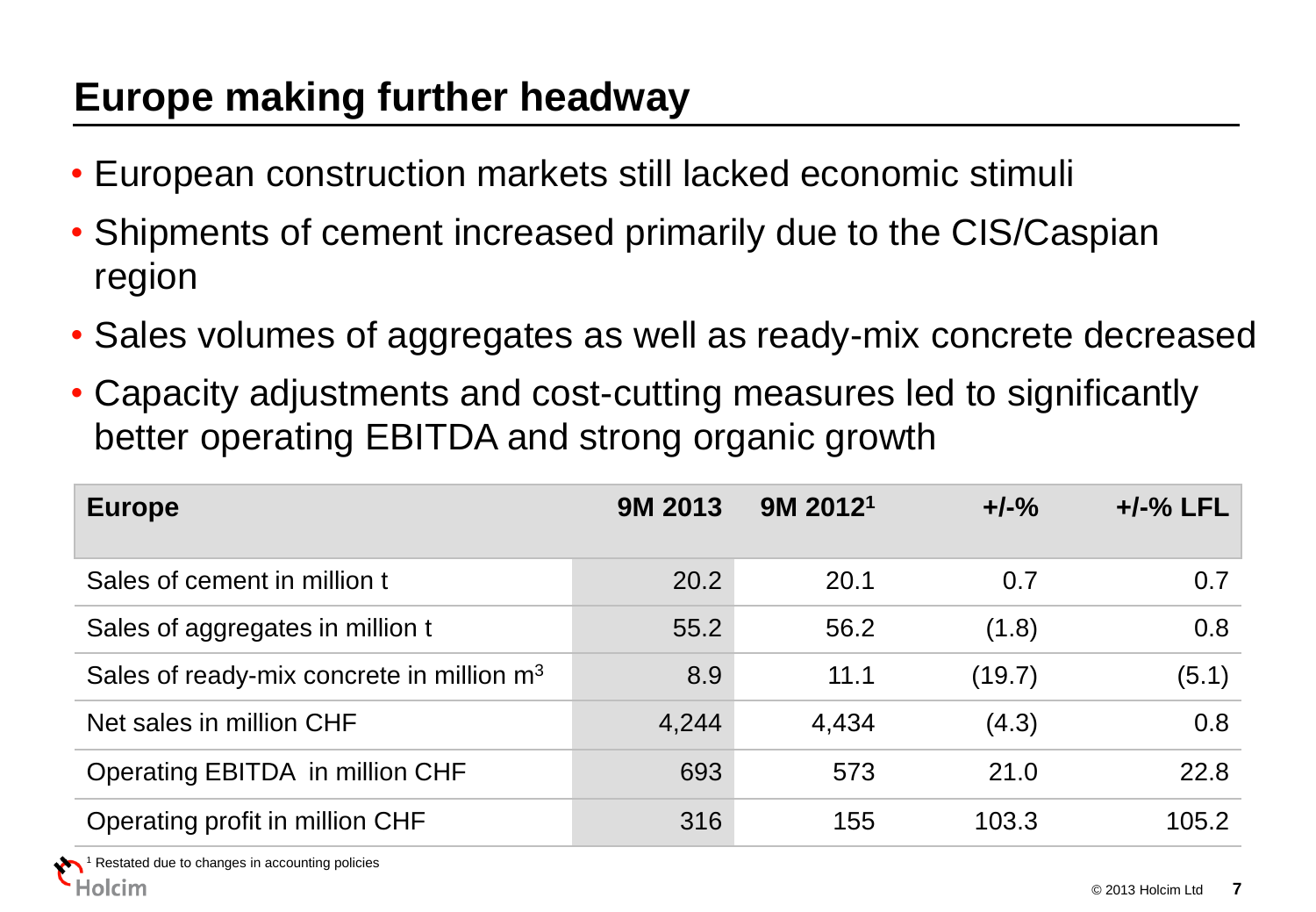#### **North America continues its recovery**

- The US construction industry became slightly more dynamic, but in Canada economic growth slowed down
- Holcim US recorded slight decrease in cement sales and Aggregate Industries US sold more aggregates and ready-mix concrete
- Holcim Canada was unable to compensate weather-related setbacks
- Improved performances in the US led to solid organic growth

| <b>North America</b>                                  | <b>9M 2013</b> | 9M 2012 <sup>1</sup> | $+/-\%$ | $+/-%$ LFL |
|-------------------------------------------------------|----------------|----------------------|---------|------------|
| Sales of cement in million t                          | 8.7            | 8.9                  | (1.9)   | (1.9)      |
| Sales of aggregates in million t                      | 31.1           | 30.6                 | 1.8     | 2.3        |
| Sales of ready-mix concrete in million m <sup>3</sup> | 5.7            | 6.0                  | (5.7)   | (4.3)      |
| Net sales in million CHF                              | 2,343          | 2,349                | (2.1)   | (0.7)      |
| <b>Operating EBITDA in million CHF</b>                | 370            | 349                  | 6.2     | 7.5        |
| Operating profit in million CHF                       | 147            | 111                  | 32.0    | 33.9       |

estated due to changes in accounting policies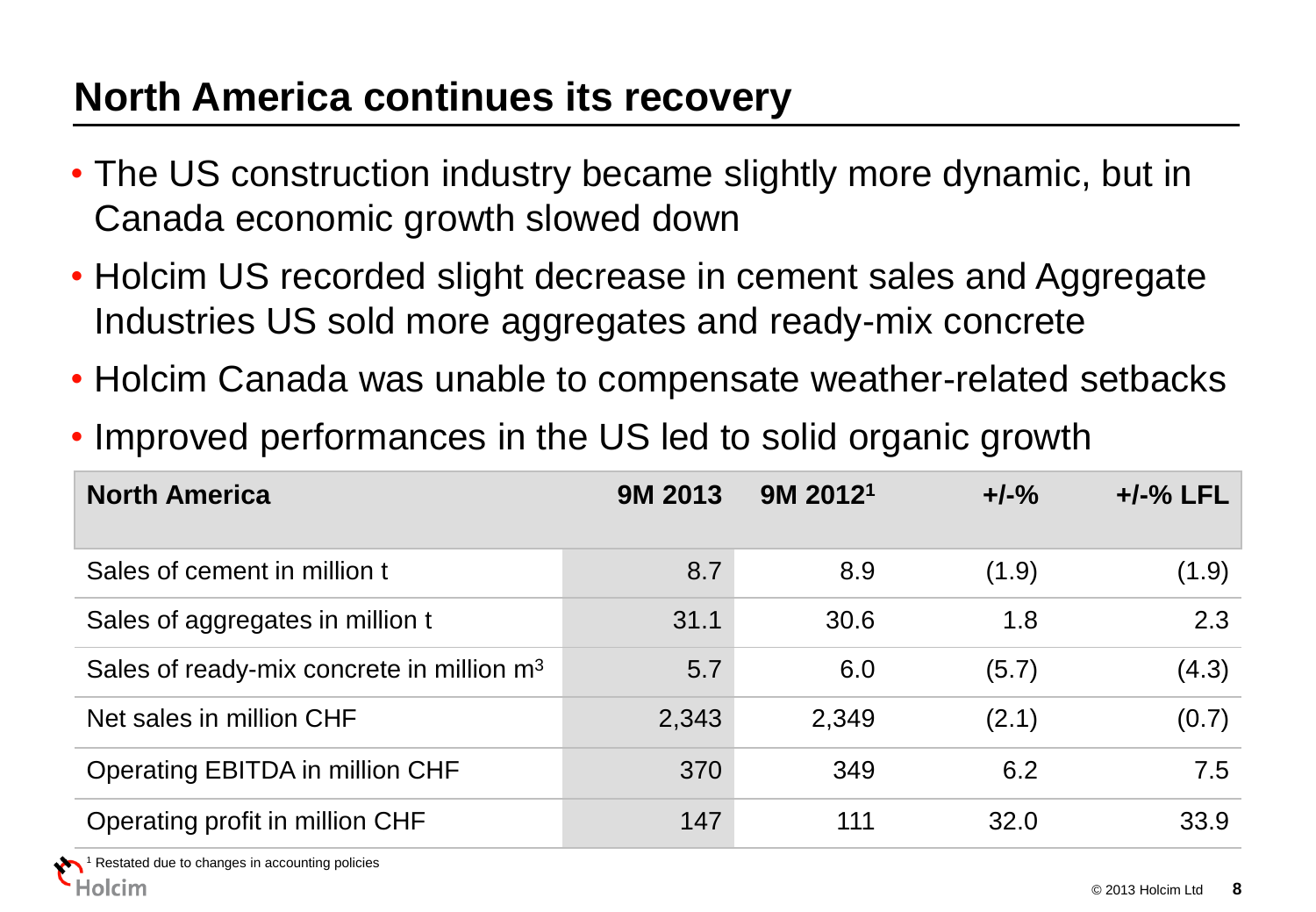## **Subdued economic situation in Africa Middle East**

- Demand remained strong in Lebanon despite the turmoil in Syria
- Reduction in sales volumes in all segments, primarily due to Morocco
- Grinding stations in West Africa and Gulf region delivered less cement
- Declining sales volumes in Indian Ocean region
- Operating EBITDA was down mainly due to the weaker performance in Morocco

| <b>Africa Middle East</b>                             | <b>9M 2013</b> | $9M$ 2012 <sup>1</sup> | $+/-\%$ | $+/-%$ LFL |
|-------------------------------------------------------|----------------|------------------------|---------|------------|
| Sales of cement in million t                          | 5.9            | 6.4                    | (7.6)   | (7.1)      |
| Sales of aggregates in million t                      | 1.7            | 1.8                    | (7.3)   | (7.3)      |
| Sales of ready-mix concrete in million m <sup>3</sup> | 0.6            | 0.9                    | (30.0)  | (30.0)     |
| Net sales in million CHF                              | 666            | 726                    | (8.4)   | (8.1)      |
| Operating EBITDA in million CHF                       | 215            | 221                    | (2.3)   | (2.0)      |
| Operating profit in million CHF                       | 162            | 184                    | (11.6)  | (11.2)     |

estated due to changes in accounting policies olcim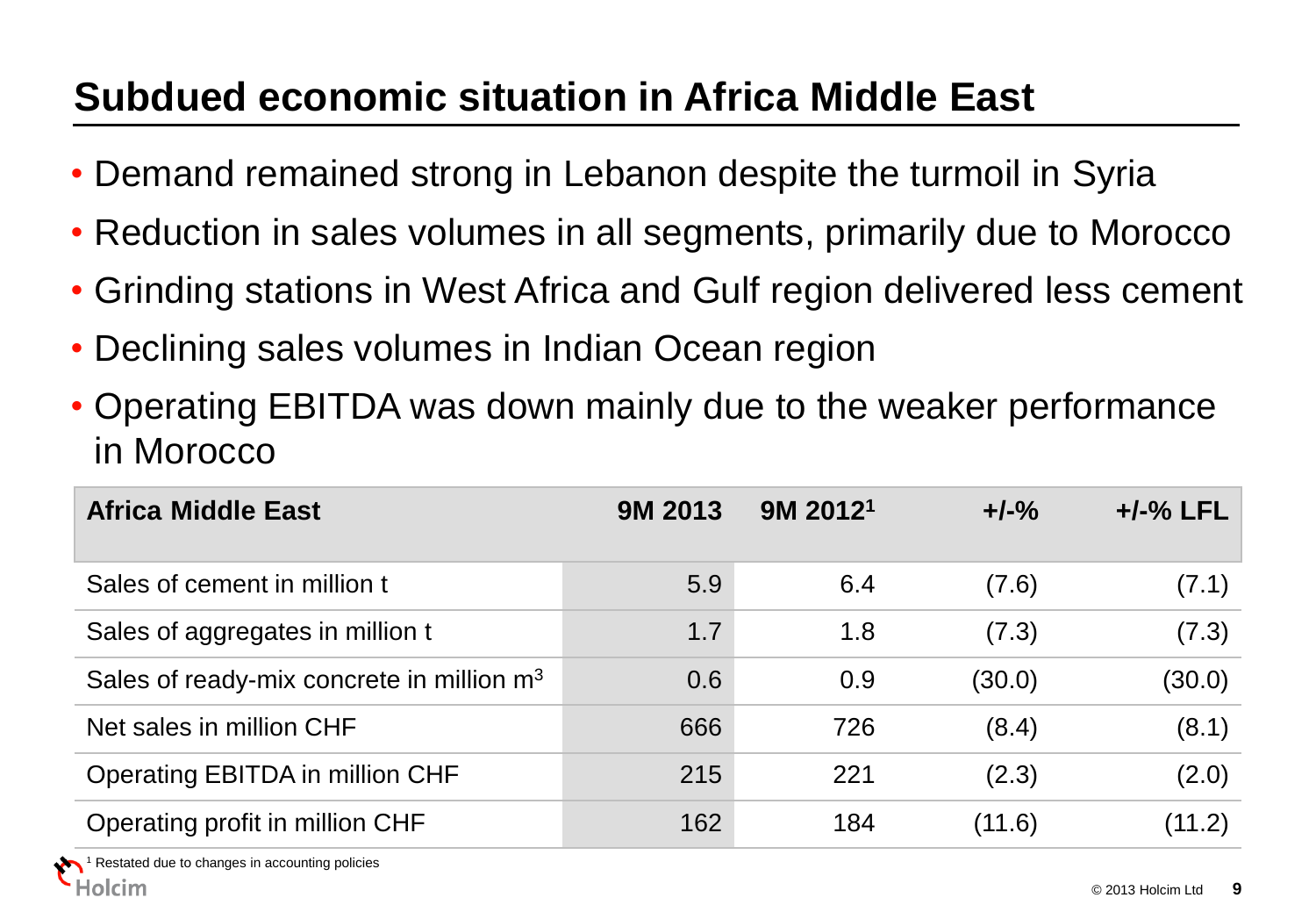#### **Key financial figures – Q3 2013**

| <b>Million CHF</b>                                                                                                                                                                         | Q3    |       |            |            |           |              |
|--------------------------------------------------------------------------------------------------------------------------------------------------------------------------------------------|-------|-------|------------|------------|-----------|--------------|
| (if not otherwise stated)                                                                                                                                                                  | 2012  | 2013  | <b>LFL</b> | <b>CIS</b> | <b>FX</b> | <b>Total</b> |
| Sales volumes                                                                                                                                                                              |       |       |            |            |           |              |
| - Cement (mt)                                                                                                                                                                              | 35.9  | 35.7  | 0.2%       | $-0.7%$    |           | $-0.5%$      |
| - Aggregates (mt)                                                                                                                                                                          | 44.4  | 45.4  | 4.2%       | $-2.0%$    |           | 2.2%         |
| - Ready-mix $\text{(mm}^3)$                                                                                                                                                                | 12.3  | 10.7  | $-5.7%$    | $-7.2%$    |           | $-12.9%$     |
| Net sales                                                                                                                                                                                  | 5,742 | 5,292 | 1.9%       | $-3.6%$    | $-6.2%$   | $-7.8%$      |
| <b>Operating EBITDA</b>                                                                                                                                                                    | 1,193 | 1,131 | 3.6%       | $-3.0%$    | $-5.7\%$  | $-5.1%$      |
| Operating profit                                                                                                                                                                           | 748   | 752   | 9.6%       | $-2.8%$    | $-6.3%$   | 0.6%         |
| Net income                                                                                                                                                                                 | 479   | 517   |            |            |           | 7.8%         |
| Net income -                                                                                                                                                                               |       |       |            |            |           |              |
| shareholders of Holcim Ltd                                                                                                                                                                 | 392   | 469   |            |            |           | 19.7%        |
| Cash flow from operating activities                                                                                                                                                        | 899   | 905   | 7.8%       | $-4.6%$    | $-2.6%$   | 0.6%         |
| Note: Due to the changes in accounting policies explained in note 2 of the interim financial statements, the comparative information for the third quarter 2012 has been restated for each |       |       |            |            |           |              |

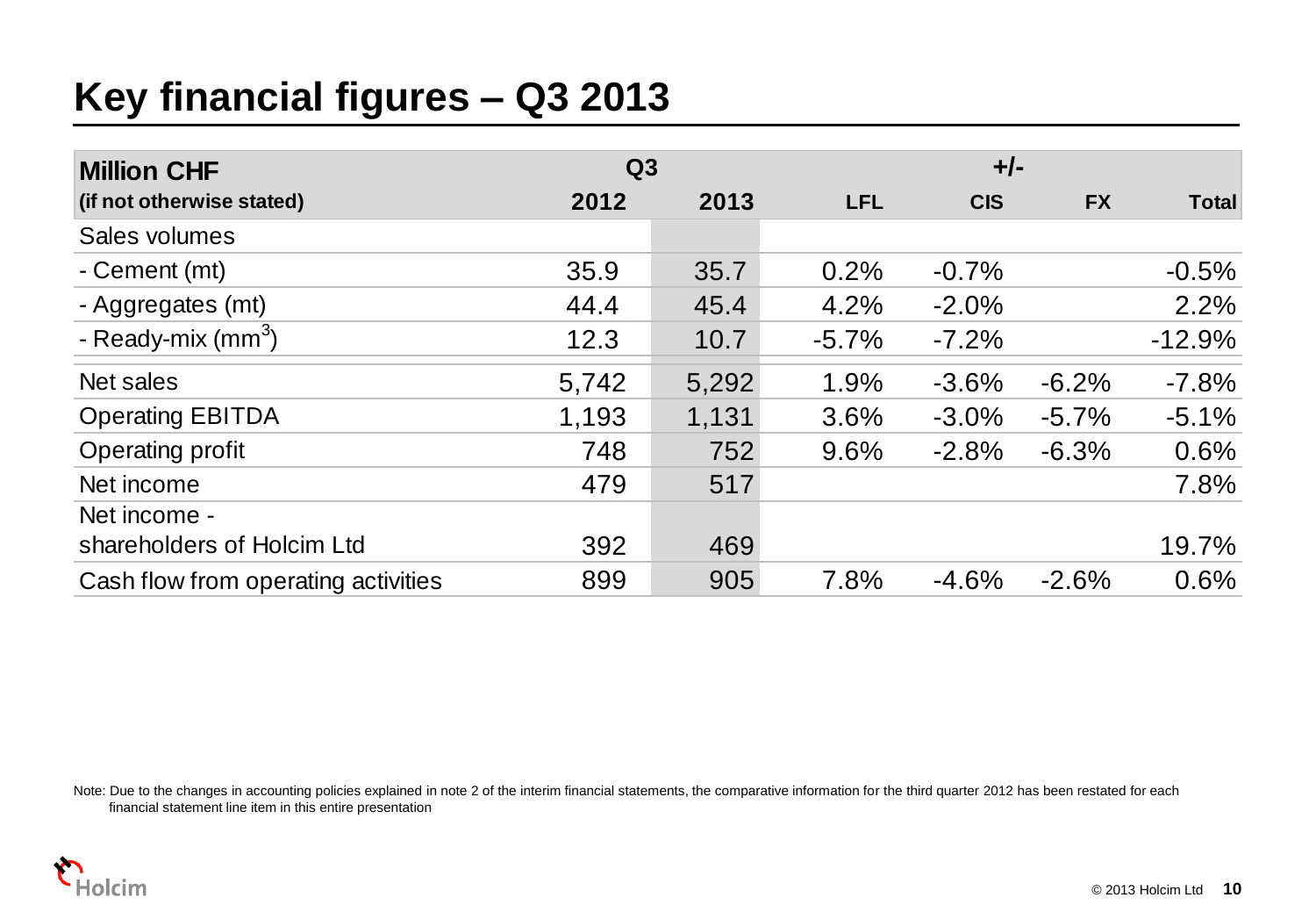## **Key financial figures – 9M 2013**

| <b>Million CHF</b>             | <b>12M</b> | <b>9M</b> |        |            | $+/-$      |           |              |
|--------------------------------|------------|-----------|--------|------------|------------|-----------|--------------|
| (if not otherwise stated)      | 2012       | 2012      | 2013   | <b>LFL</b> | <b>CIS</b> | <b>FX</b> | <b>Total</b> |
| Sales volumes                  |            |           |        |            |            |           |              |
| - Cement (mt)                  | 142.3      | 107.1     | 104.3  | $-1.9%$    | $-0.7%$    |           | $-2.6%$      |
| - Aggregates (mt)              | 158.2      | 119.2     | 114.8  | $-2.4%$    | $-1.3%$    |           | $-3.7%$      |
| - Ready-mix (mm <sup>3</sup> ) | 45.3       | 34.4      | 29.5   | $-8.1%$    | $-6.1%$    |           | $-14.3%$     |
| Net sales                      | 21,160     | 15,908    | 14,941 | $-0.2%$    | $-3.2%$    | $-2.7%$   | $-6.1%$      |
| <b>Operating EBITDA</b>        | 3,889      | 3,077     | 2,951  | 1.0%       | $-2.5%$    | $-2.6%$   | $-4.1%$      |
| Operating profit               | 1,749      | 1,829     | 1,798  | 4.0%       | $-2.4%$    | $-3.3%$   | $-1.7%$      |
| Net income                     | 1,002      | 1,093     | 1,277  |            |            |           | 16.8%        |
| Net income - shareholders      |            |           |        |            |            |           |              |
| of Holcim Ltd                  | 610        | 779       | 1,040  |            |            |           | 33.5%        |
| Cash flow from operating       |            |           |        |            |            |           |              |
| activities                     | 2,643      | 1,088     | 1,172  | 14.7%      | $-4.3\%$   | $-2.6%$   | 7.8%         |
| EPS in CHF $1$                 | 1.89       | 2.41      | 3.19   |            |            |           | 32.4%        |

<sup>1</sup> Calculated on the weighted average number of shares outstanding.

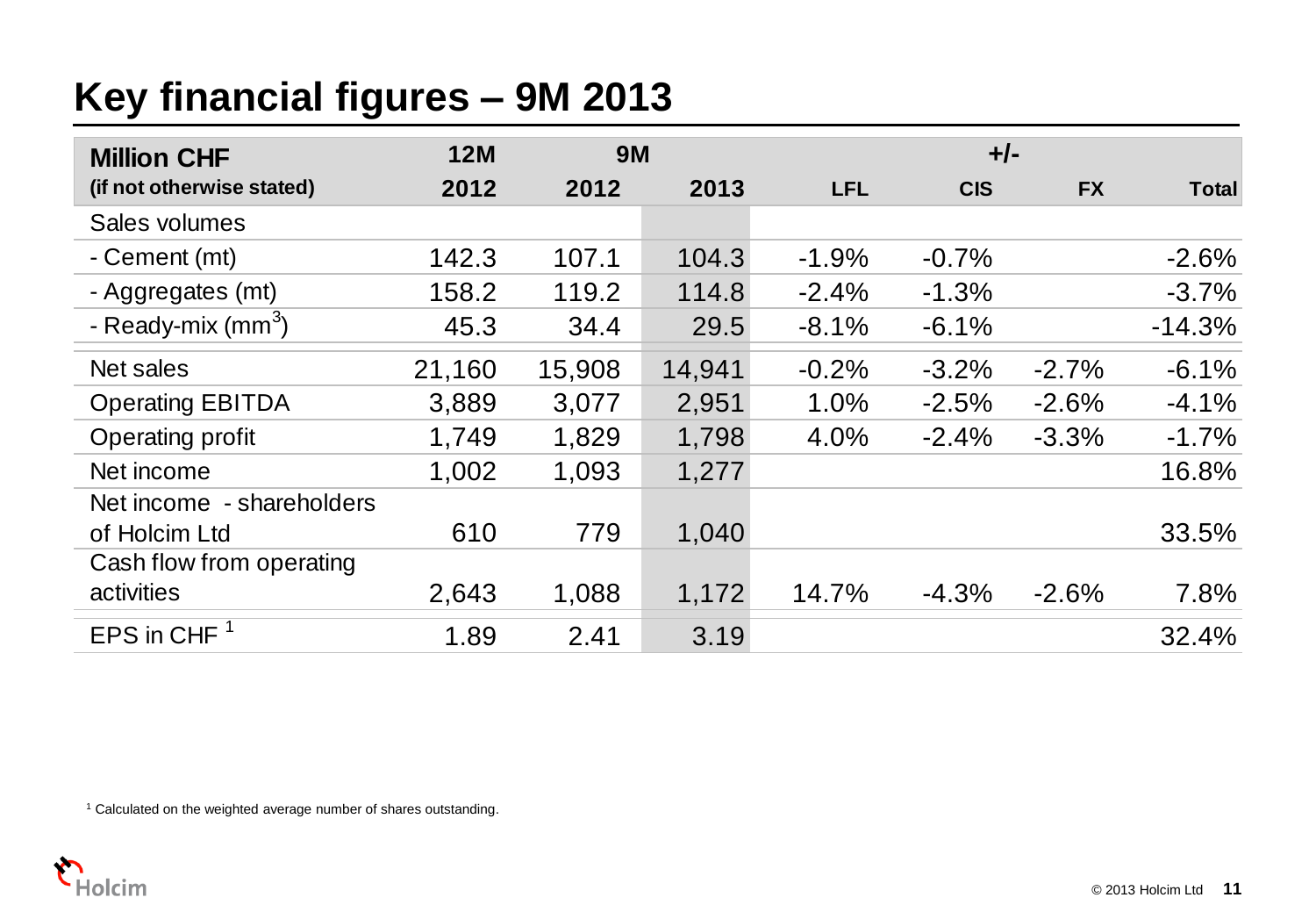#### **Cement – Sales volumes by region**



<sup>1</sup> The percentage change like-for-like adjusted for internal trading volumes eliminated in "Corporate/Eliminations" amounts to -0.6%.

**Holcim**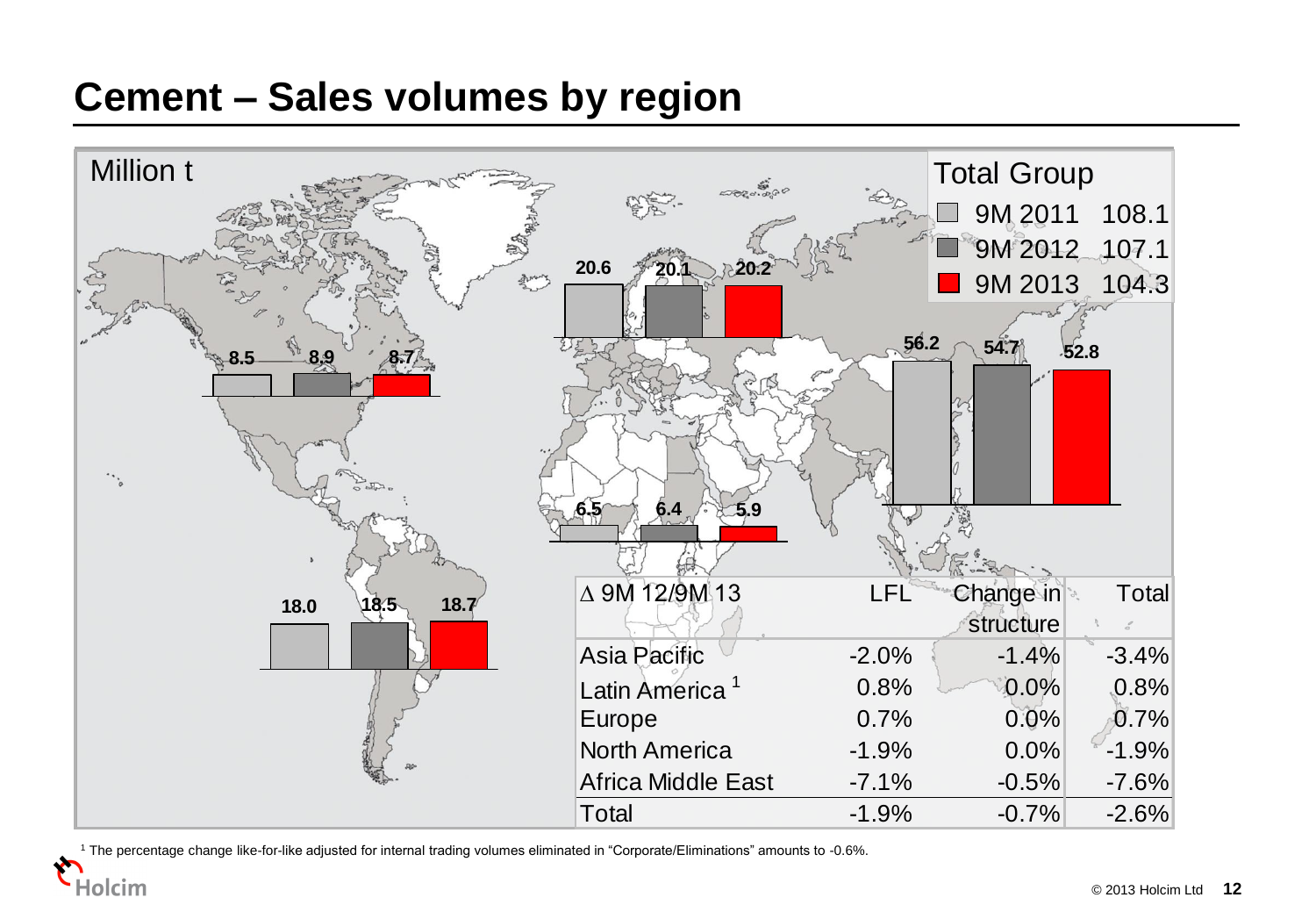#### **Aggregates – Sales volumes by region**



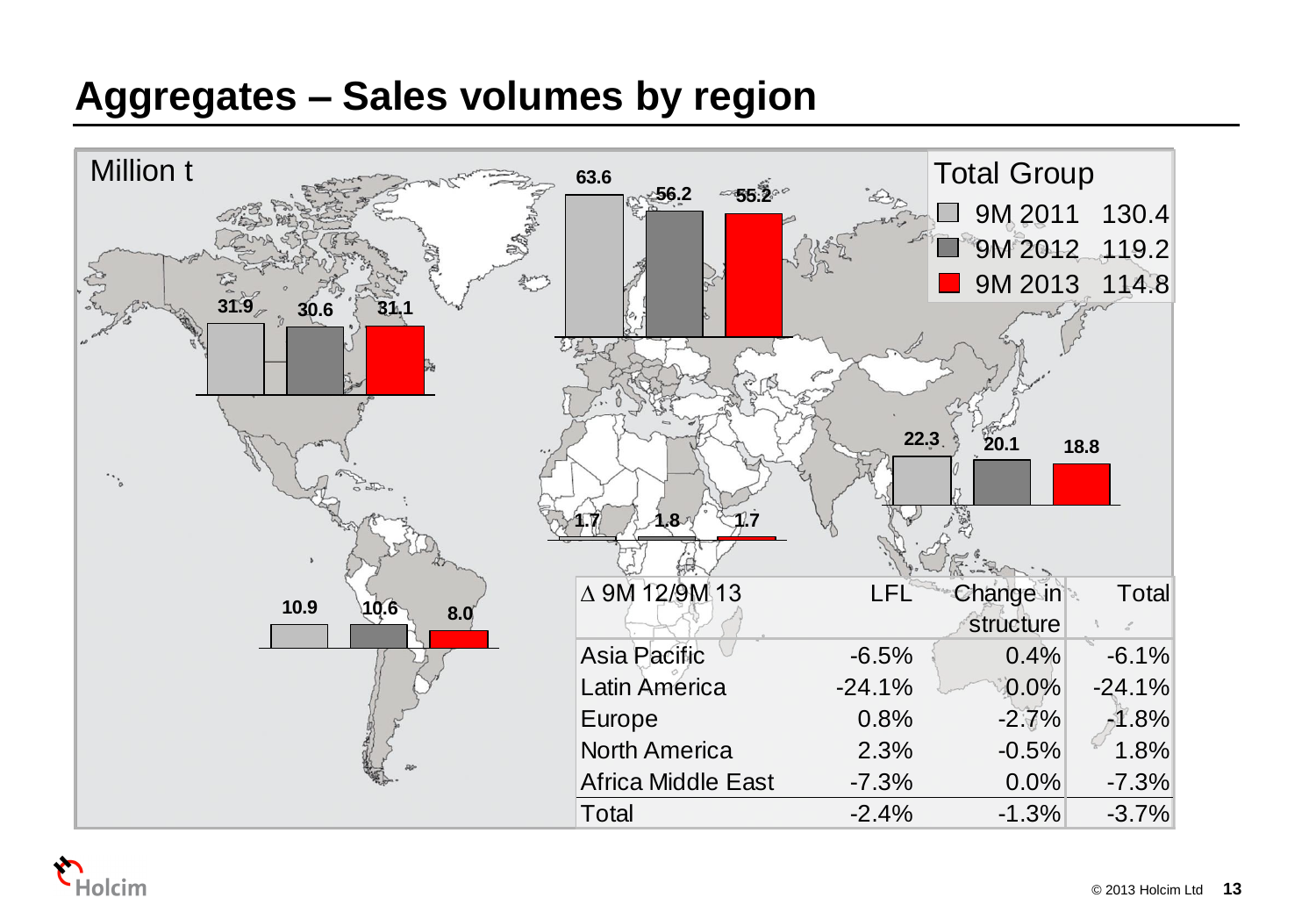#### **Ready-mix concrete and asphalt – Sales volumes by region**



Ready-mix concrete only Holcim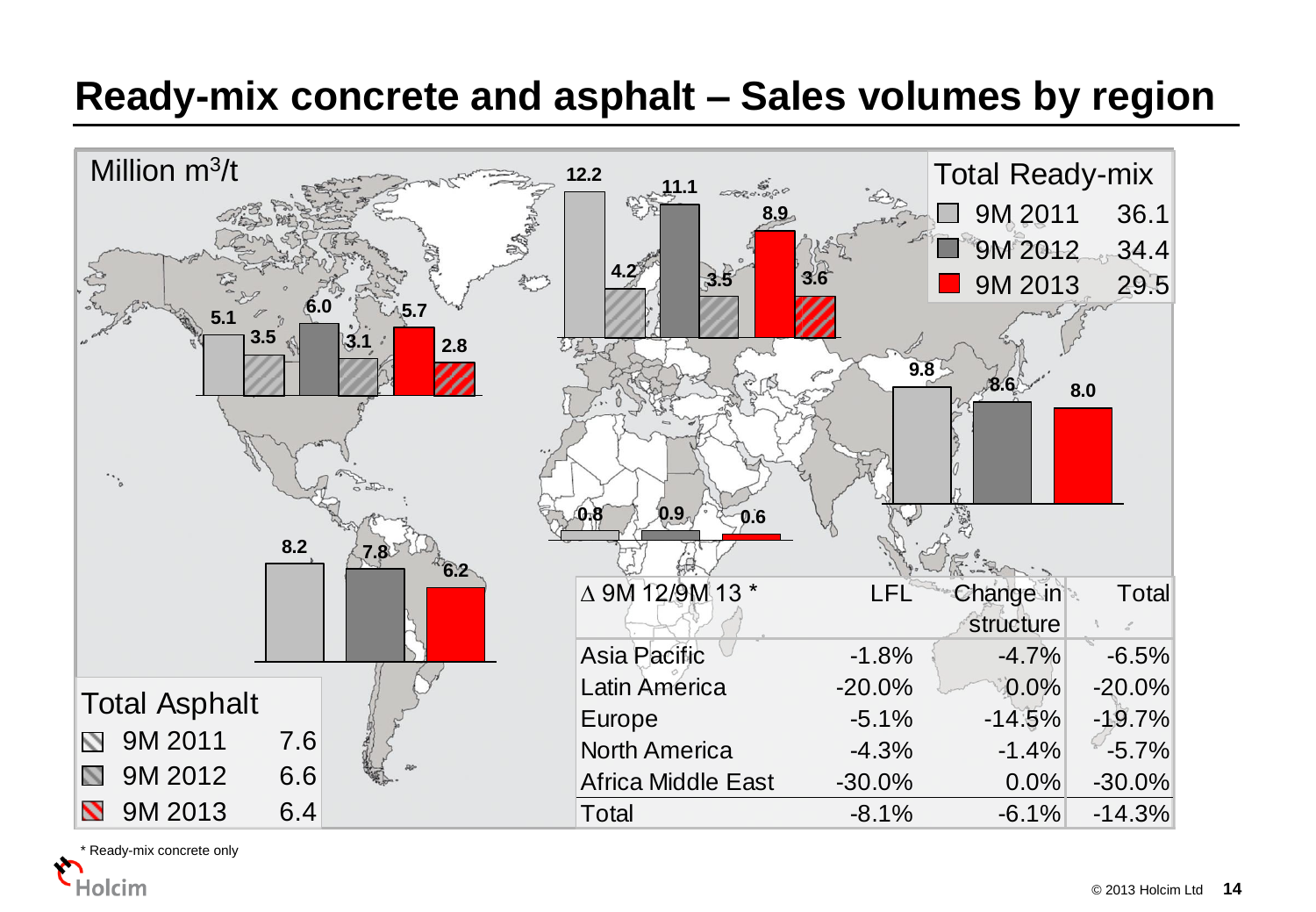#### **Exchange rates**

| <b>Statement of income</b><br>average exchange rates in CHF | <b>9M11</b> | <b>9M12</b> | <b>9M13</b> | $+/-$    |
|-------------------------------------------------------------|-------------|-------------|-------------|----------|
| 1 EUR                                                       | 1.24        | 1.21        | 1.23        | 2.1%     |
| 1 GBP                                                       | 1.42        | 1.48        | 1.45        | $-2.4%$  |
| 1 USD                                                       | 0.88        | 0.94        | 0.93        | $-0.4%$  |
| 1 LATAM Basket (MXN, BRL, ARS, CLP) <sup>1</sup>            | 1.04        | 1.00        | 0.96        | $-4.0%$  |
| 1 Asian Basket (AUD, IDR, INR, PHP) <sup>1</sup>            | 1.02        | 1.00        | 0.94        | $-6.2\%$ |

| <b>Statement of financial position</b><br>exchange rates in CHF | 30/09/12 | 31/12/12 | 30/09/13 | $+/-$    |
|-----------------------------------------------------------------|----------|----------|----------|----------|
| 1 EUR                                                           | 1.21     | 1.21     | 1.22     | 1.2%     |
| 1 GBP                                                           | 1.52     | 1.48     | 1.46     | $-1.2%$  |
| 1 USD                                                           | 0.93     | 0.92     | 0.91     | $-1.1%$  |
| 1 LATAM Basket (MXN, BRL, ARS, CLP) <sup>2</sup>                | 1.04     | 1.00     | 0.92     | $-7.6%$  |
| 1 Asian Basket (AUD, IDR, INR, PHP) <sup>2</sup>                | 1.05     | 1.00     | 0.88     | $-12.5%$ |

<sup>1</sup> Weighted with net sales 9M 2013

<sup>2</sup> Weighted with net sales full year 2012

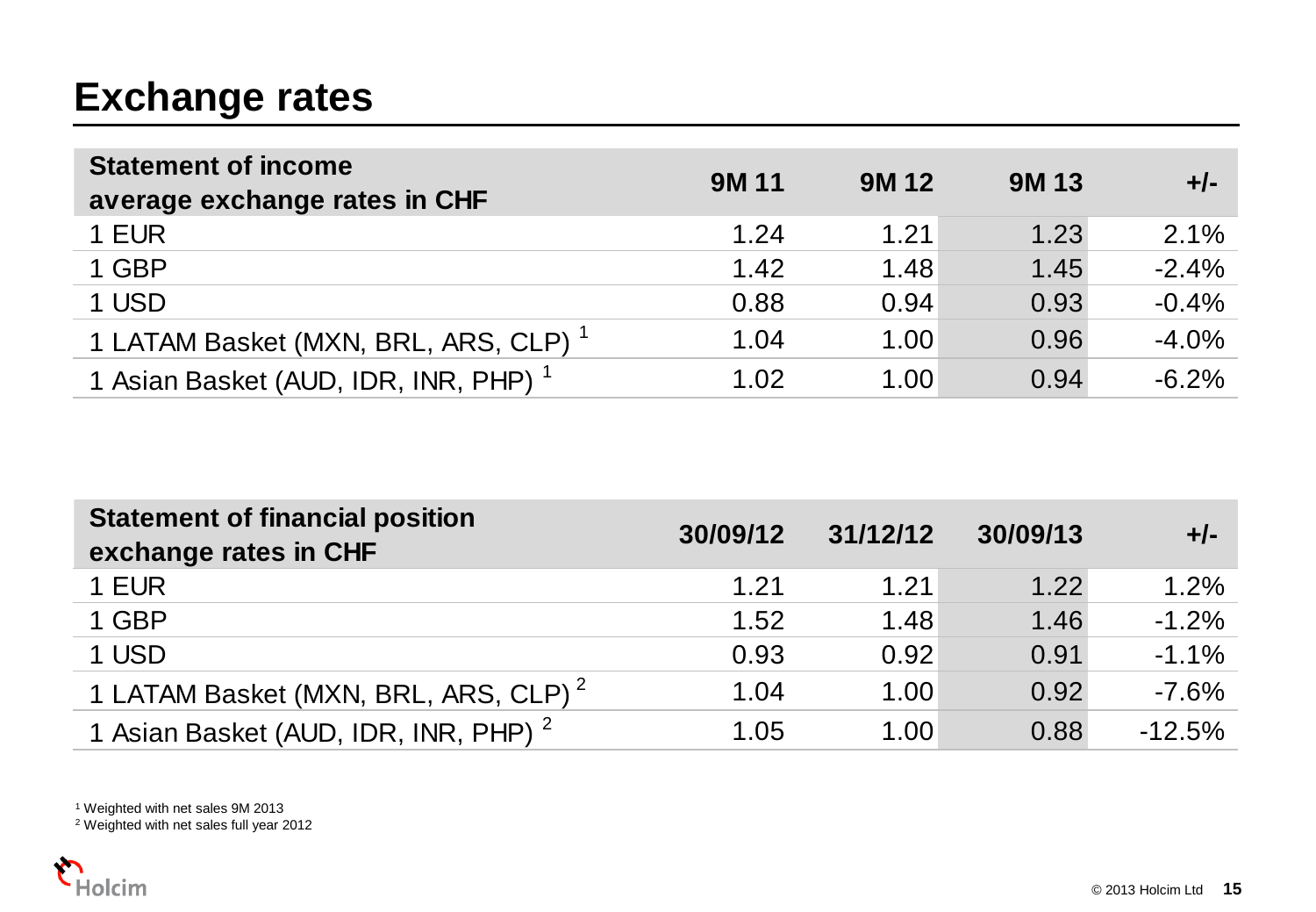#### **Foreign exchange rate impact**



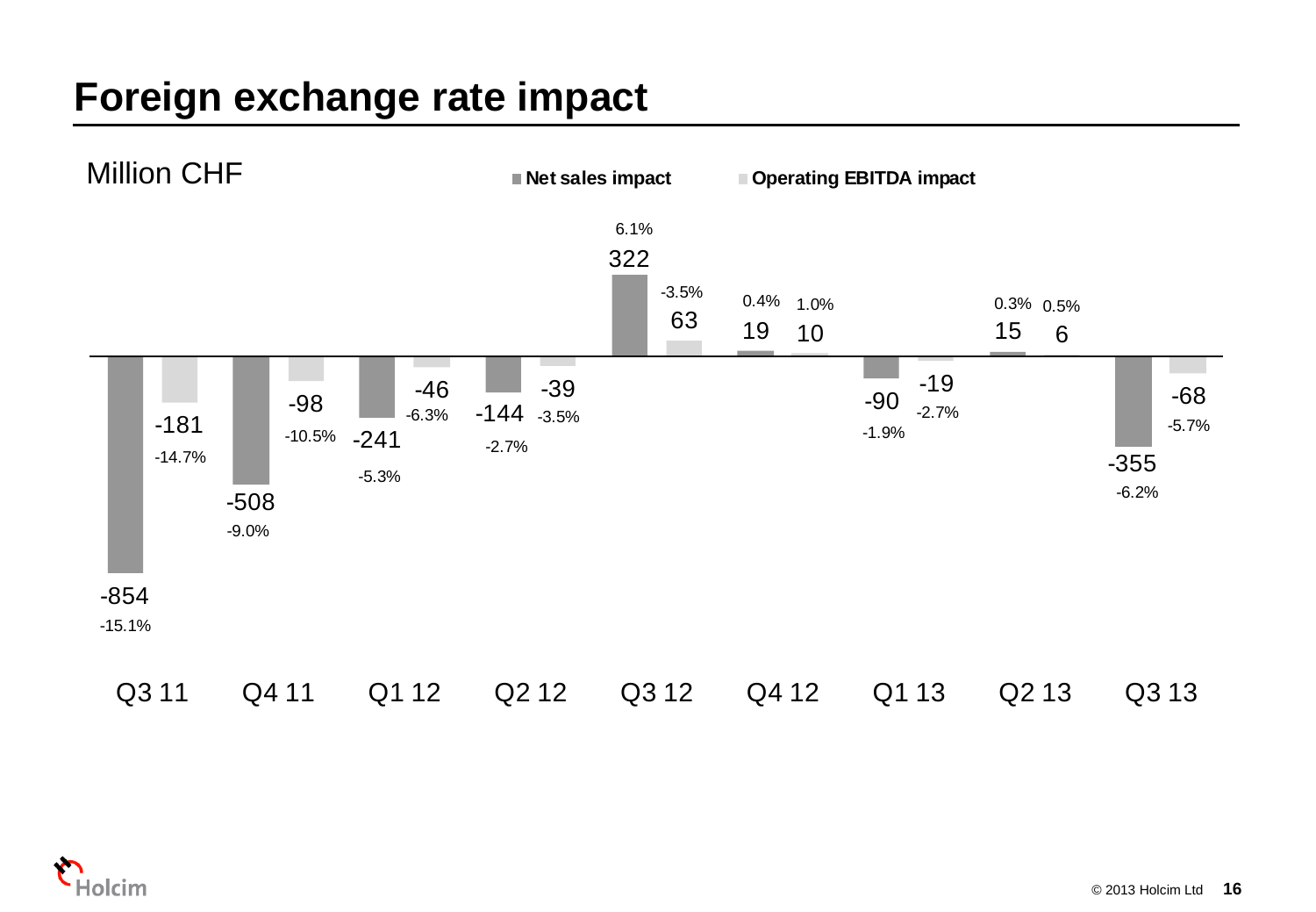#### Million CHF

|                     | 15,461   |                  | 15,908 |         |  | 14,941 |             |  |
|---------------------|----------|------------------|--------|---------|--|--------|-------------|--|
|                     |          |                  |        |         |  |        |             |  |
|                     |          |                  |        |         |  |        |             |  |
| Like-for-Like (LFL) | 967      | 5.8%             | 733    | 4.8%    |  | $-35$  | $-0.2%$     |  |
| Change in structure | 130      | 0.8%             | 33     | 0.2%    |  | $-503$ | $-3.2%$     |  |
| Forex movements     |          | $-2,205 - 13.3%$ | $-63$  | $-0.4%$ |  | $-430$ | $-2.7%$     |  |
| <b>Total change</b> | $-1,107$ | $-6.7%$          | 703    | 4.6%    |  | $-967$ | $-6.1%$     |  |
|                     | 9M 11    |                  | 9M 12  |         |  |        | <b>9M13</b> |  |

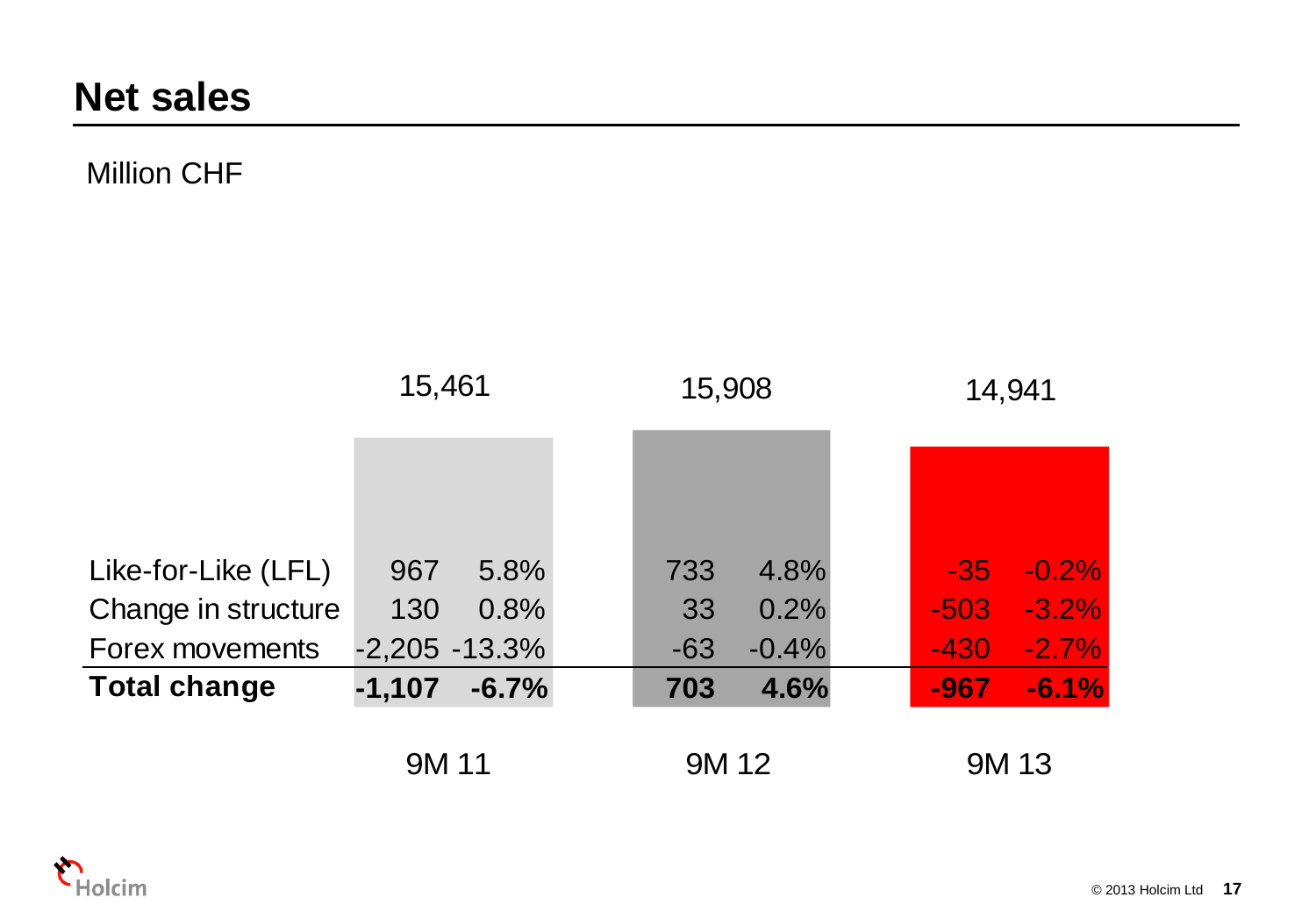#### **Net sales by region**



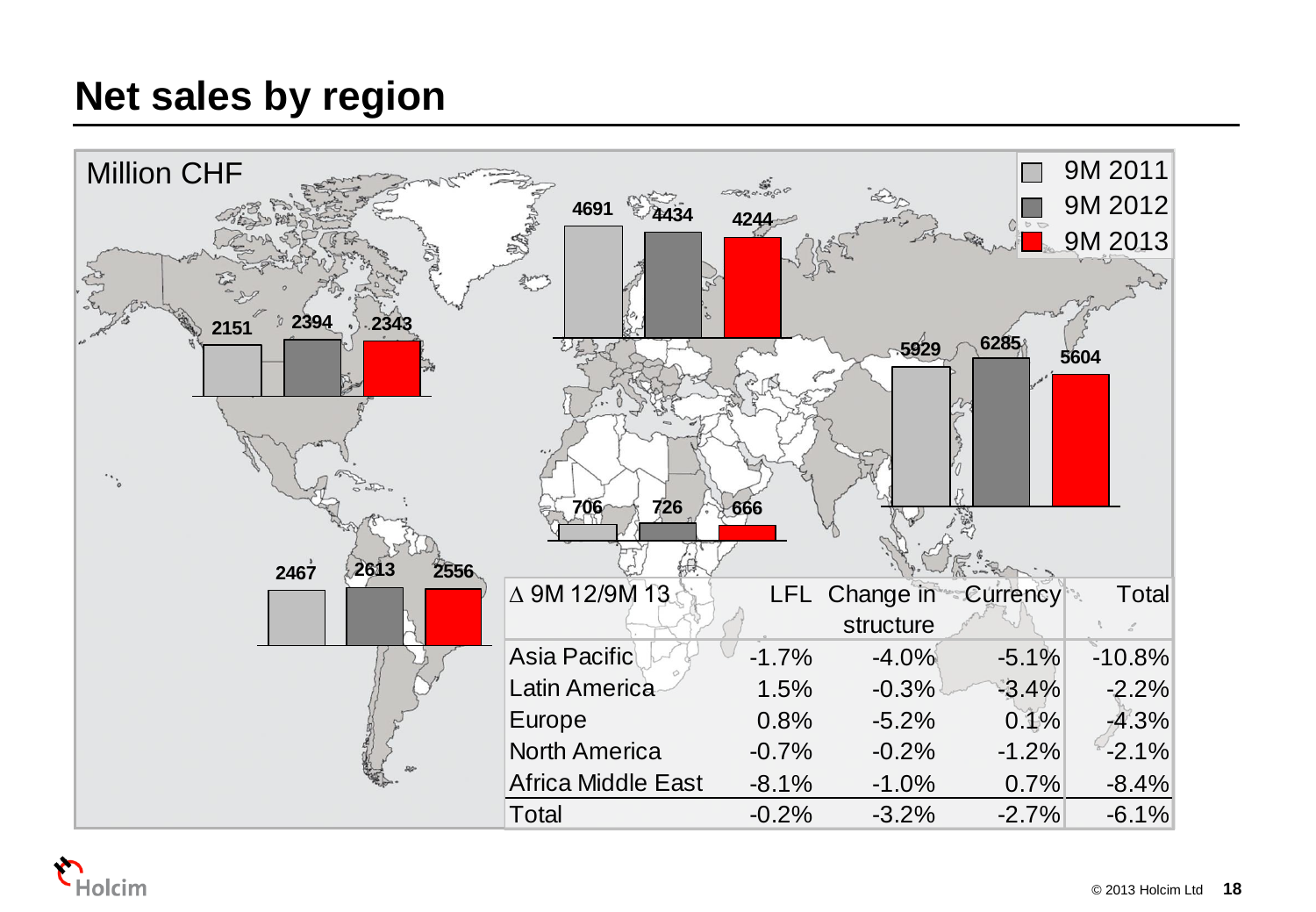#### **Net sales by region**



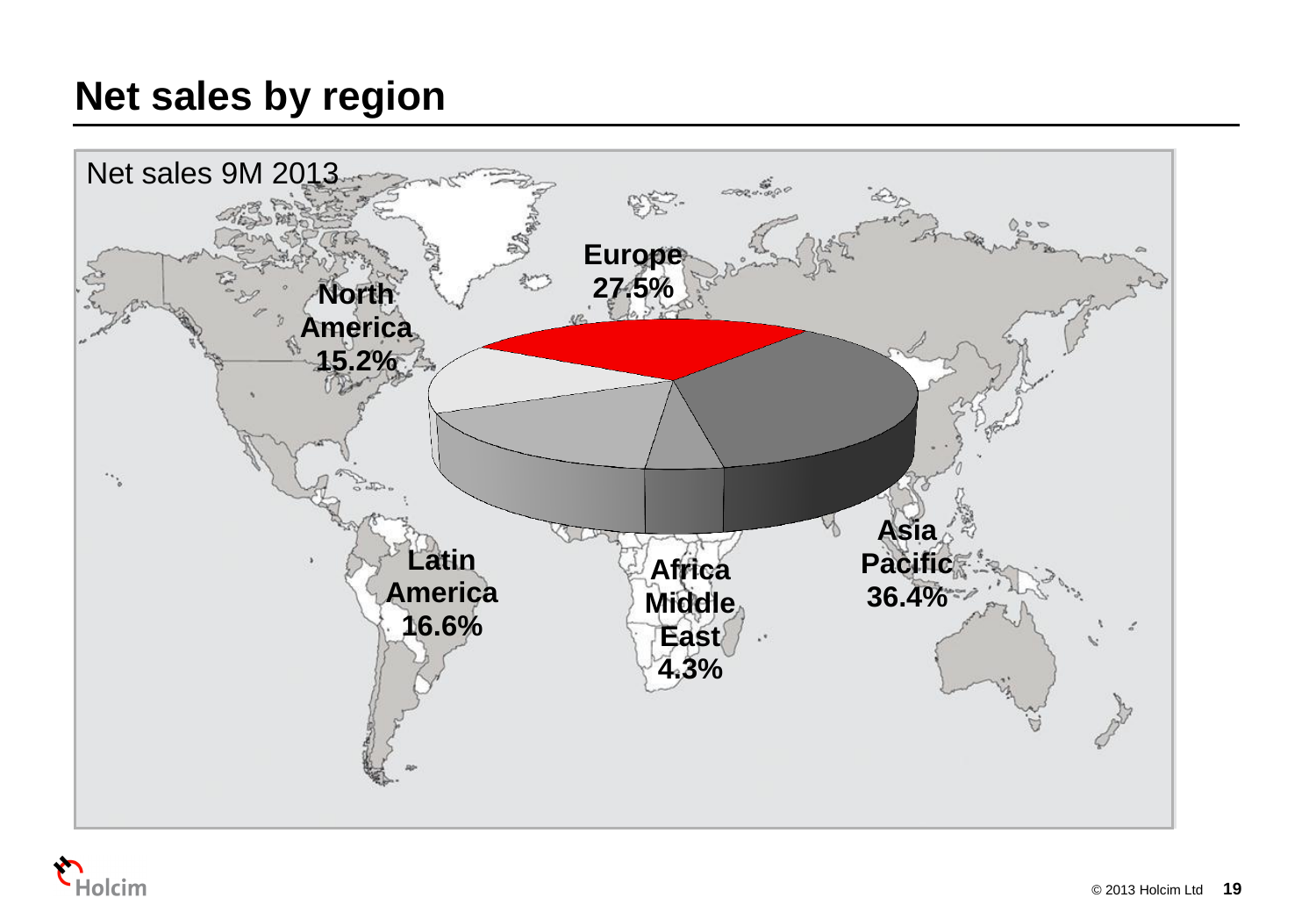

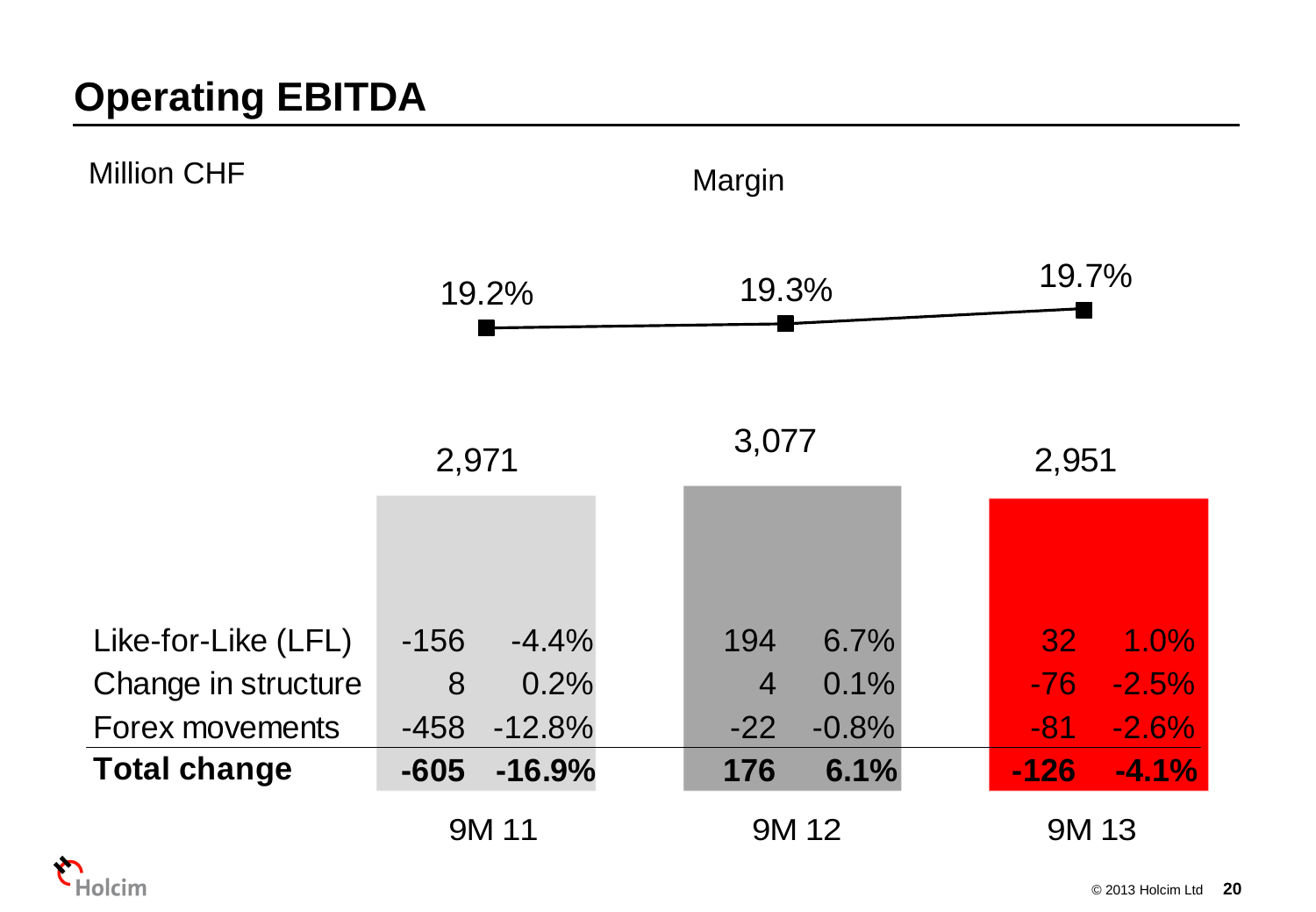## **Operating EBITDA by region**



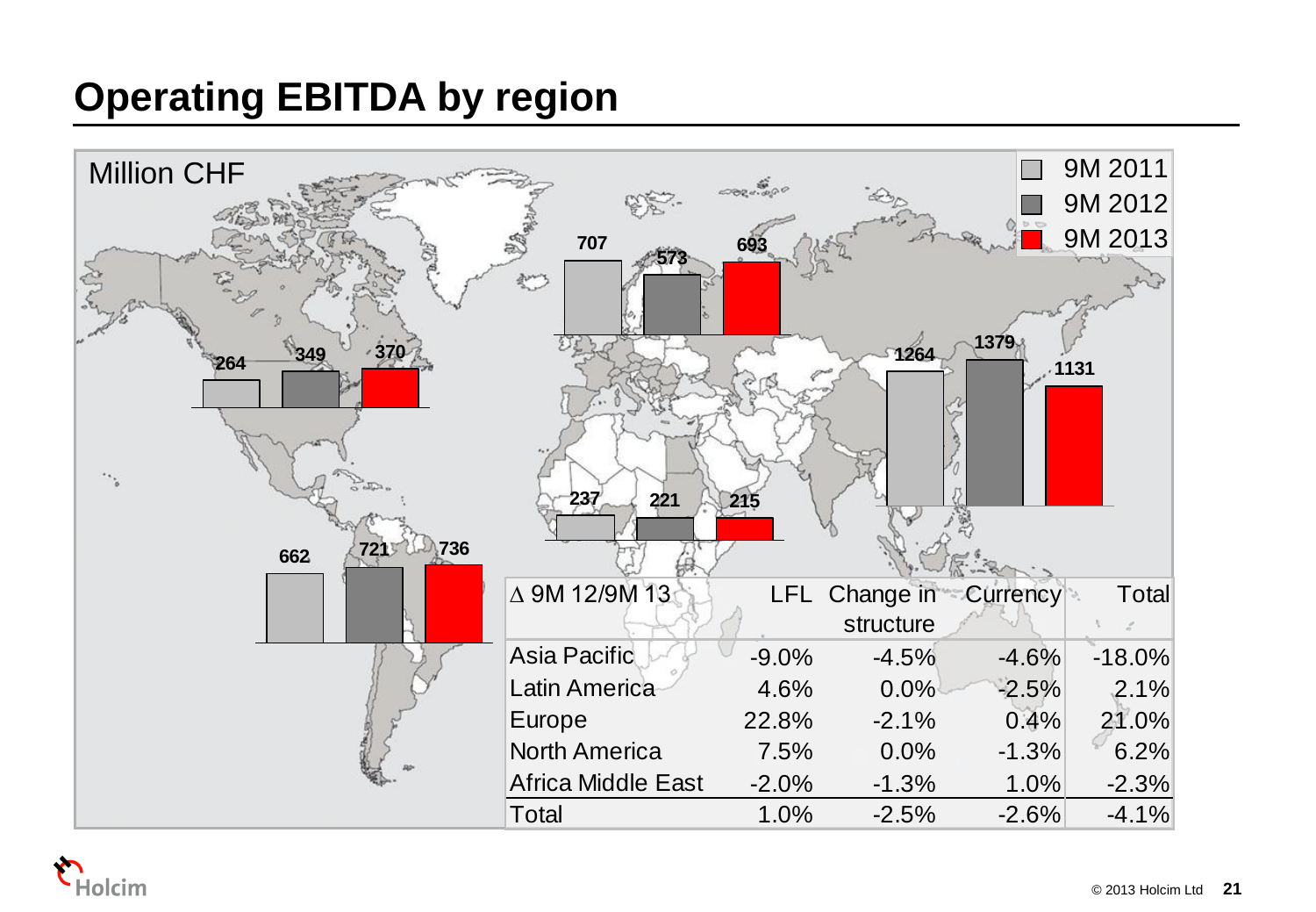

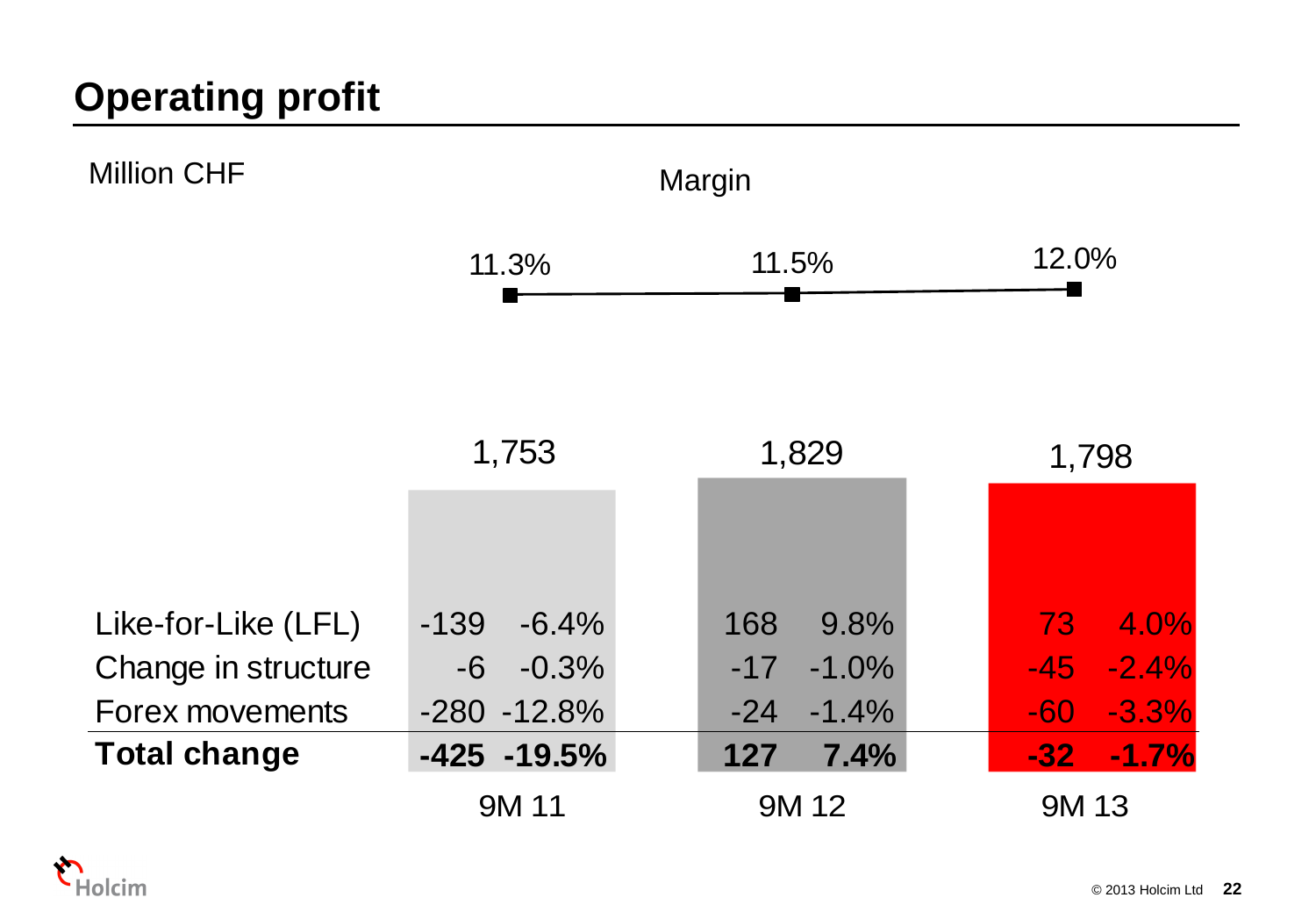#### **Operating profit by region**



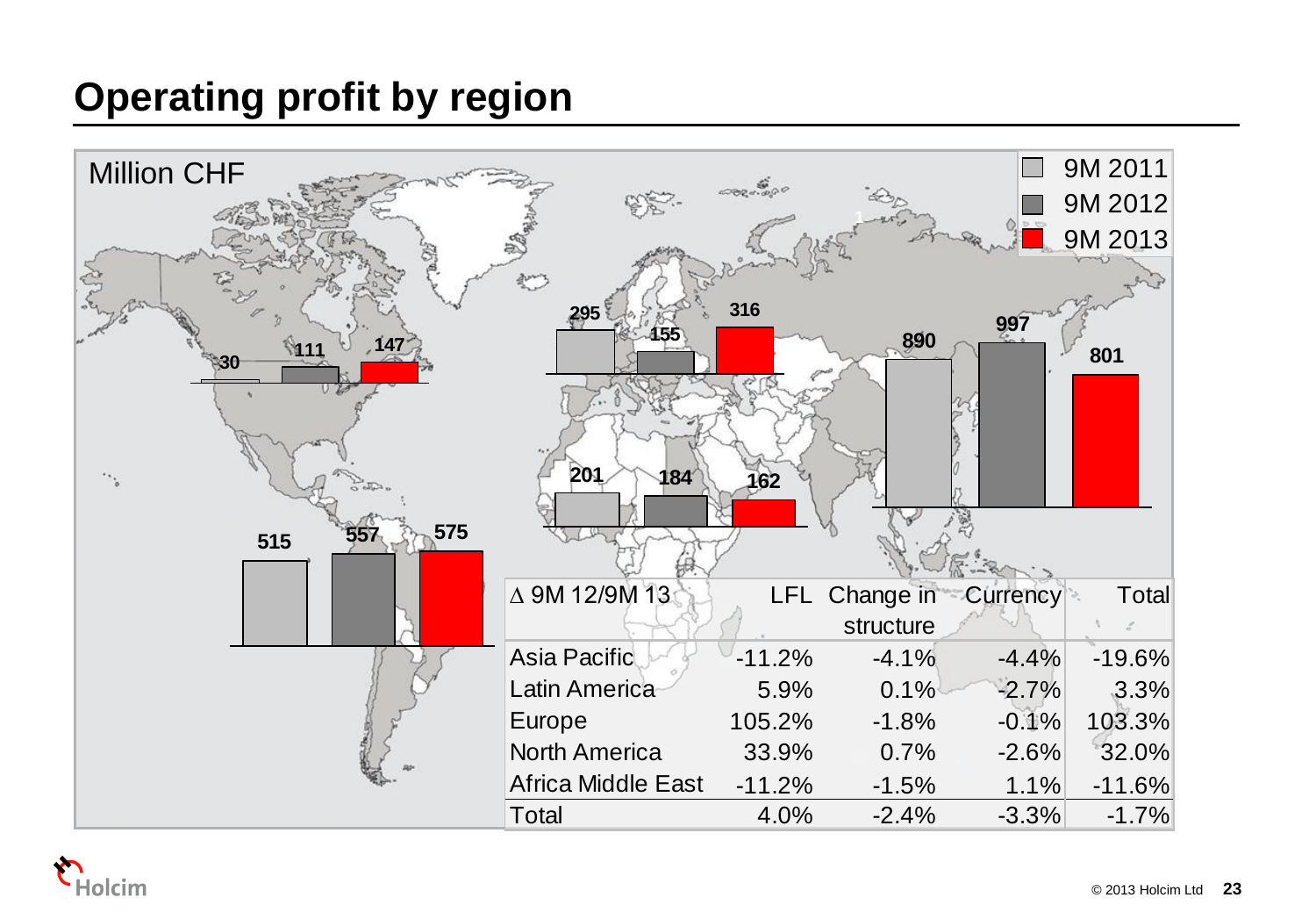#### **Net income**

Million CHF



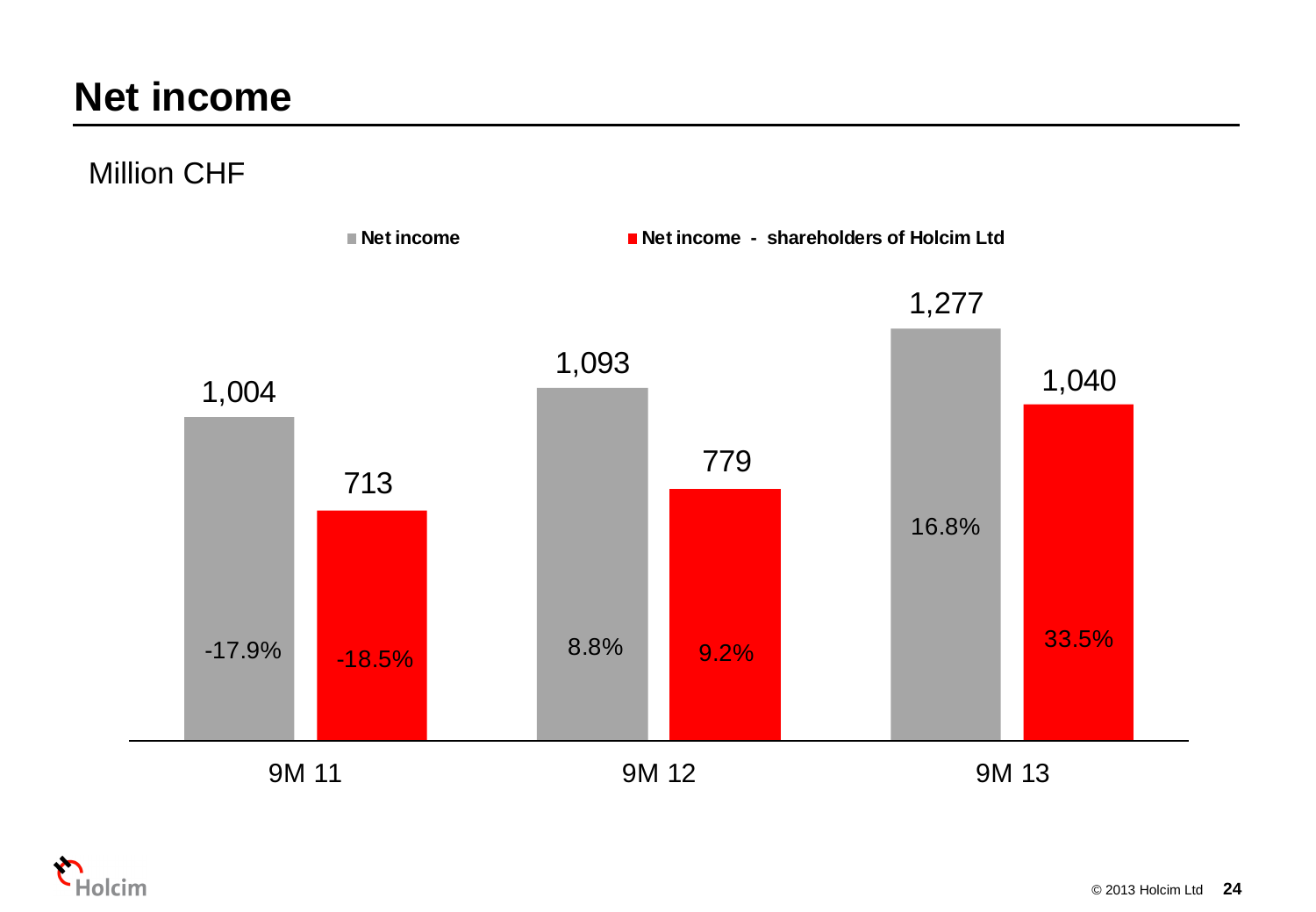#### **Cash flow from operating activities**



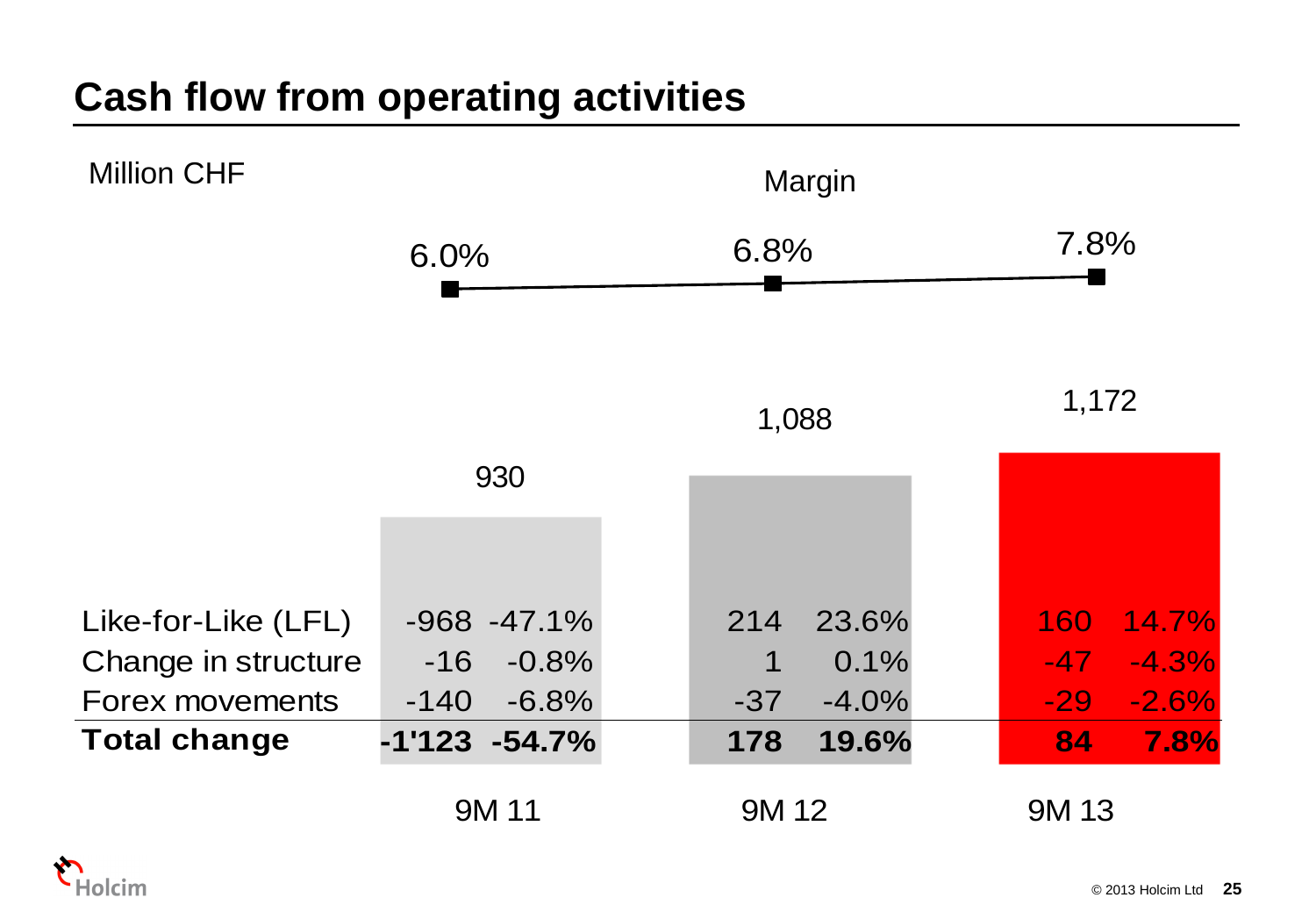#### **Statement of cash flows**

| <b>Statement of cash flows</b>                                                   |                    |                   |        |          |
|----------------------------------------------------------------------------------|--------------------|-------------------|--------|----------|
| <b>Million CHF</b>                                                               | <b>12M</b><br>2012 | <b>9M</b><br>2012 | 2013   | $+/-$    |
| <b>Cash flow from operating activities</b>                                       | 2,643              | 1,088             | 1,172  | 7.8%     |
| Net investments to maintain productive<br>capacity and to secure competitiveness | $-790$             | $-387$            | $-373$ | 3.6%     |
| Free cash flow                                                                   | 1,854              | 701               | 799    | 14.0%    |
| <b>Expansion investments</b>                                                     | $-803$             | $-461$            | $-909$ | $-97.3%$ |
| Financial investments net                                                        | 396                | 67                | 410    | 514.2%   |
| Dividends paid                                                                   | $-532$             | $-523$            | $-568$ | $-8.7\%$ |
| <b>Financing surplus / deficit</b>                                               | 914                | $-216$            | $-268$ | $-24.3%$ |

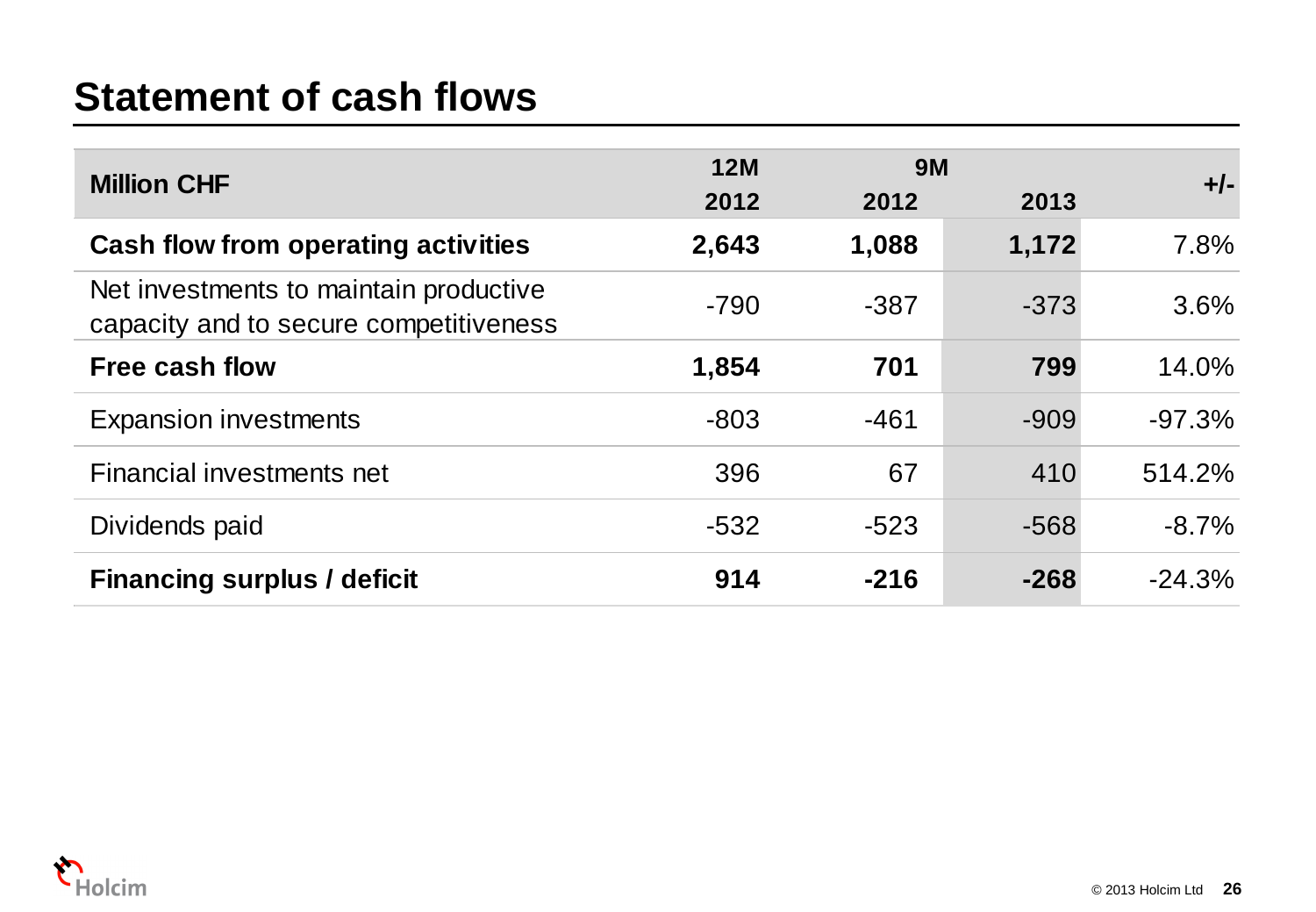Million CHF



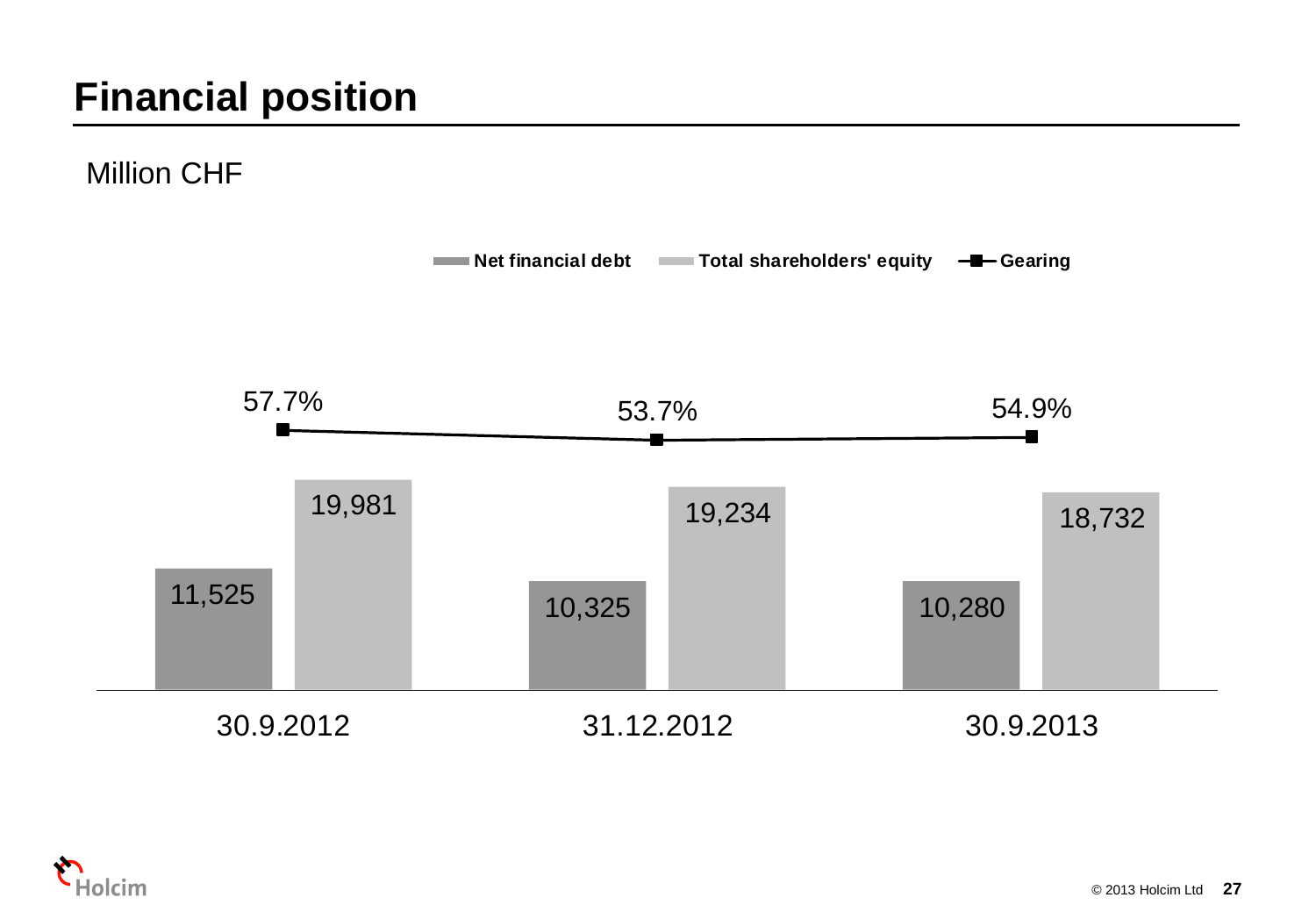#### **Financial debt, maturities and liquidity as of September 30, 2013**

#### Maturity profile<sup>1</sup> (CHF million)



#### Liquidity summary

- Cash + marketable securities: CHF 3,115 million
- Cash + marketable securities + unused committed credit lines: CHF 7,795 million

#### Debt summary

- Current financial liabilities<sup>1</sup>: CHF 3,368 million
- Fixed to floating ratio: 54% fixed
- Capital markets 81%; Loans 19%
- Corporate vs. subsidiary debt: 81% Corporate
- $\varnothing$  total maturity: 4.5 years
- CP borrowings: CHF 490 million
- No financial covenants in Corporate credit lines

ST/LT ratings summary as of November 4, 2013

- S&P Credit Rating: A-2 / BBB, outlook stable
- Fitch Credit Rating: F2 / BBB, outlook stable
- Moody's Credit Rating: P2 / Baa2, outlook stable

<sup>1</sup> After risk-related adjustments of CHF 490 million from current financial liabilities to long-term financial liabilities

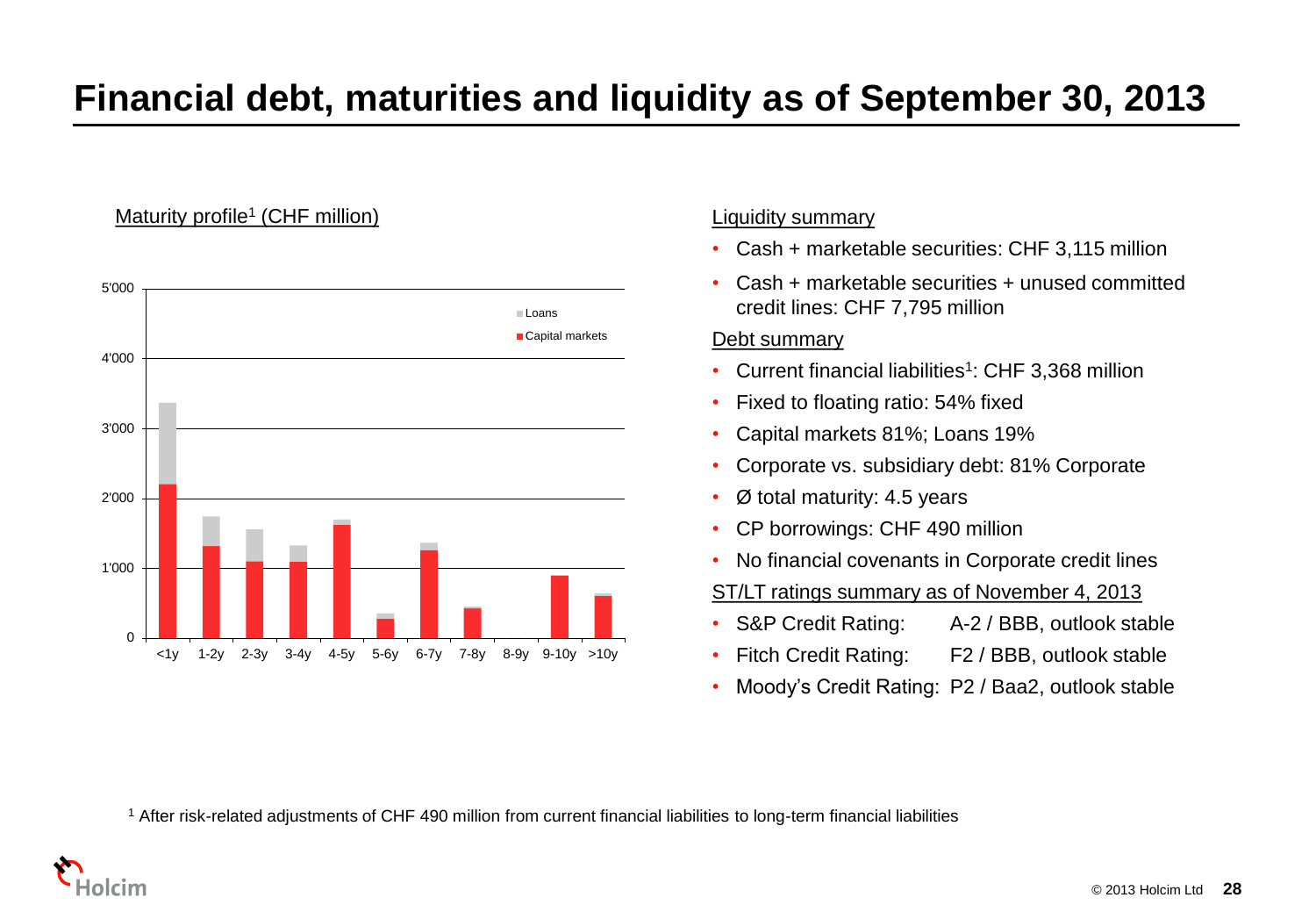## **Outlook for 2013**

- Holcim does not expect to reach the previous year's sales volumes of cement, aggregates and ready-mix concrete in 2013.
- Group region Europe is expected to witness higher cement sales volumes.
- Holcim is somewhat less optimistic with regard to Latin and North America and Africa Middle East.
- In Asia Pacific cement sales are expected to reach similar levels to previous year.

Turning to operating EBITDA and operating profit, the Board of Directors and Executive Committee expect a further improvement in margins. The Holcim Leadership Journey, which gains further momentum, will contribute to this development. Under similar market conditions, organic growth in operating EBITDA and operating profit should be achieved in 2013.

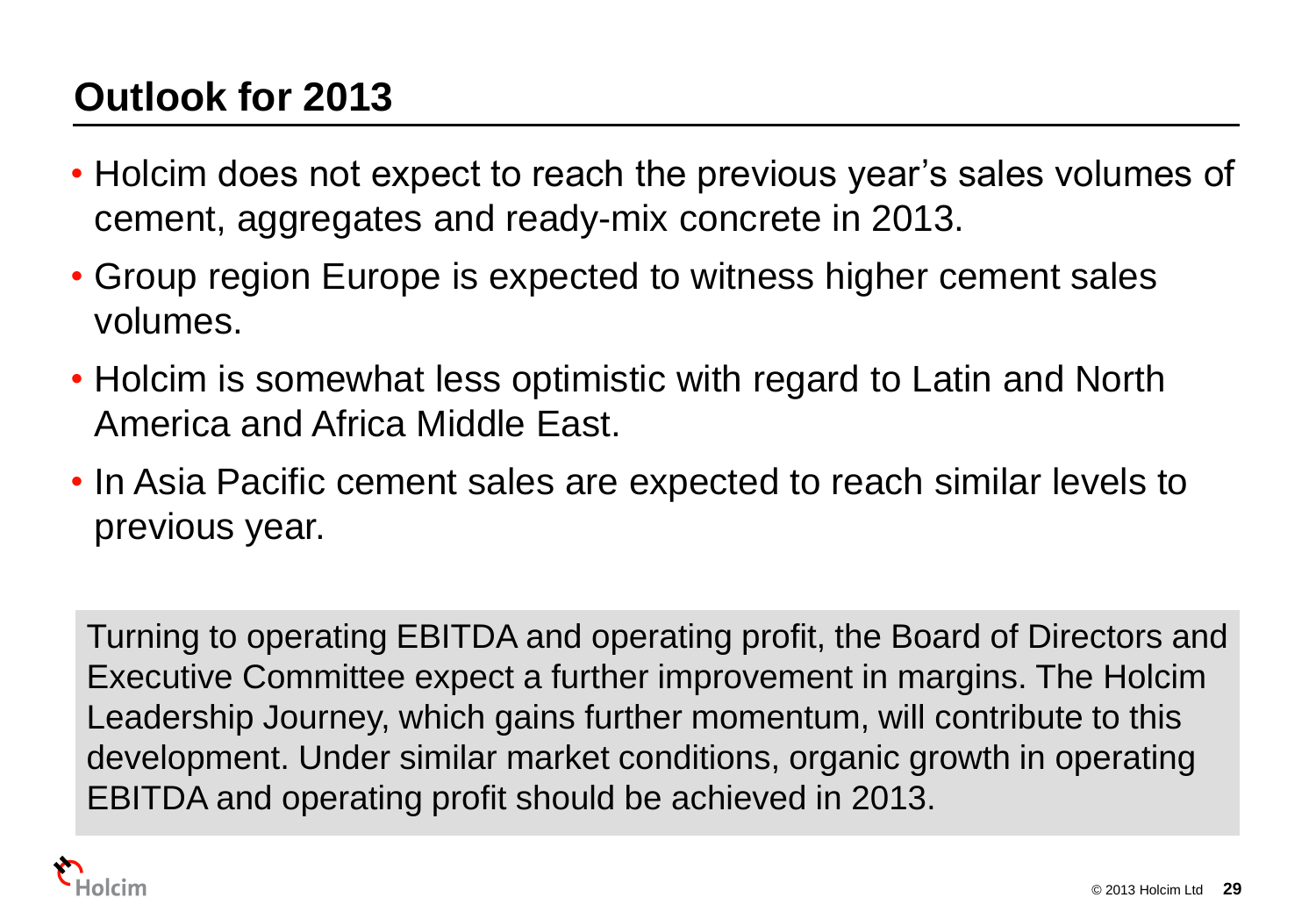#### **Cost and capex guidance for 2013**

- Energy costs below CHF 16 per tonne of cement produced
- Fixed costs to benefit from the measures taken by the Holcim Leadership Journey program
- Average interest rate slightly above the 4.8 percent level recorded in 2012
- Long term expected tax rate of 27 percent
- Maintenance capex of CHF 0.75 billion net
- Expansion capex of CHF 1.45 billion

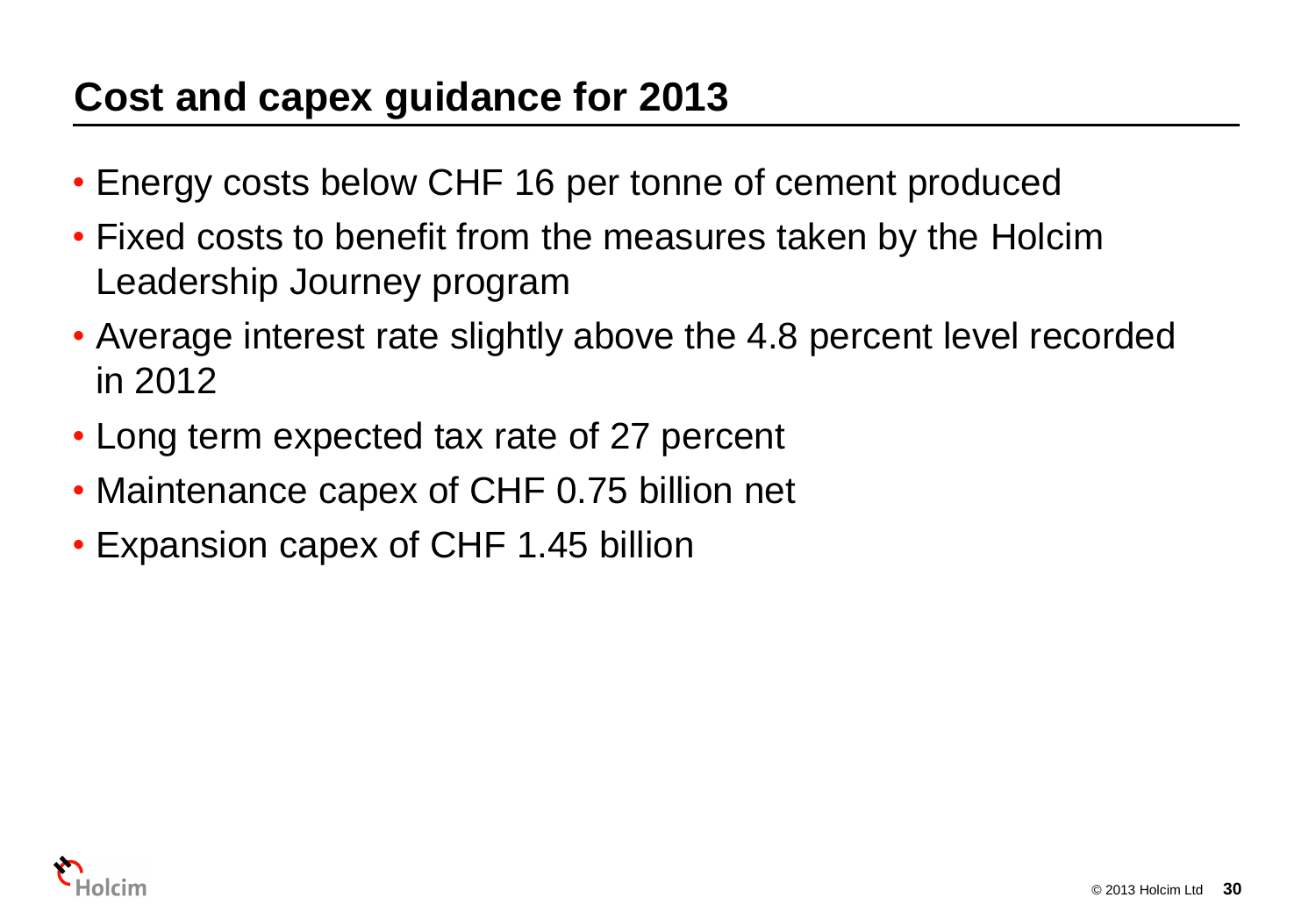#### **Asia Pacific – regional overview**

| <b>Asia Pacific – regional overview</b> |           |       |            |            |           |              |
|-----------------------------------------|-----------|-------|------------|------------|-----------|--------------|
| <b>Million CHF</b>                      | <b>9M</b> |       |            | $+/-$      |           |              |
| (if not otherwise stated)               | 2012      | 2013  | <b>LFL</b> | <b>CIS</b> | <b>FX</b> | <b>Total</b> |
| Cement volumes (mt)                     | 54.7      | 52.8  | $-2.0%$    | $-1.4%$    |           | $-3.4%$      |
| - of which mature markets               | 3.5       | 2.3   | $-10.7%$   | $-21.7%$   |           | $-32.4%$     |
| - of which emerging markets             | 51.2      | 50.5  | $-1.4%$    | 0.0%       |           | $-1.4%$      |
| Aggregates volumes (mt)                 | 20.1      | 18.8  | $-6.5%$    | 0.4%       |           | $-6.1%$      |
| - of which mature markets               | 18.3      | 17.2  | $-6.2%$    | 0.0%       |           | $-6.2%$      |
| - of which emerging markets             | 1.8       | 1.7   | $-9.2%$    | 4.3%       |           | $-4.9%$      |
| Ready-mix volumes (mm <sup>3</sup> )    | 8.6       | 8.0   | $-1.8%$    | $-4.7%$    |           | $-6.5%$      |
| - of which mature markets               | 4.2       | 3.6   | $-4.8%$    | $-9.7%$    |           | $-14.4%$     |
| - of which emerging markets             | 4.4       | 4.5   | 1.0%       | 0.0%       |           | 1.0%         |
| Net sales                               | 6,285     | 5,604 | $-1.7%$    | $-4.0%$    | $-5.1%$   | $-10.8%$     |
| - of which mature markets               | 1,960     | 1,581 | $-2.5%$    | $-12.9\%$  | $-3.9%$   | $-19.3%$     |
| - of which emerging markets             | 4,325     | 4,023 | $-1.4%$    | 0.0%       | $-5.6%$   | $-7.0%$      |
| <b>Operating EBITDA</b>                 | 1,379     | 1,131 | $-9.0%$    | $-4.5%$    | $-4.6%$   | $-18.0%$     |
| - of which mature markets               | 324       | 243   | $-2.8%$    | $-18.7%$   | $-3.6%$   | $-25.1%$     |
| - of which emerging markets             | 1,055     | 888   | $-10.9%$   | $-0.1%$    | $-4.8%$   | $-15.8%$     |
| <b>Operating Profit</b>                 | 997       | 801   | $-11.2%$   | $-4.1%$    | $-4.4%$   | $-19.6%$     |
| - of which mature markets               | 175       | 133   | 2.8%       | $-22.6%$   | $-3.9%$   | $-23.7%$     |
| - of which emerging markets             | 822       | 668   | $-14.2%$   | $-0.1%$    | $-4.5%$   | $-18.8%$     |

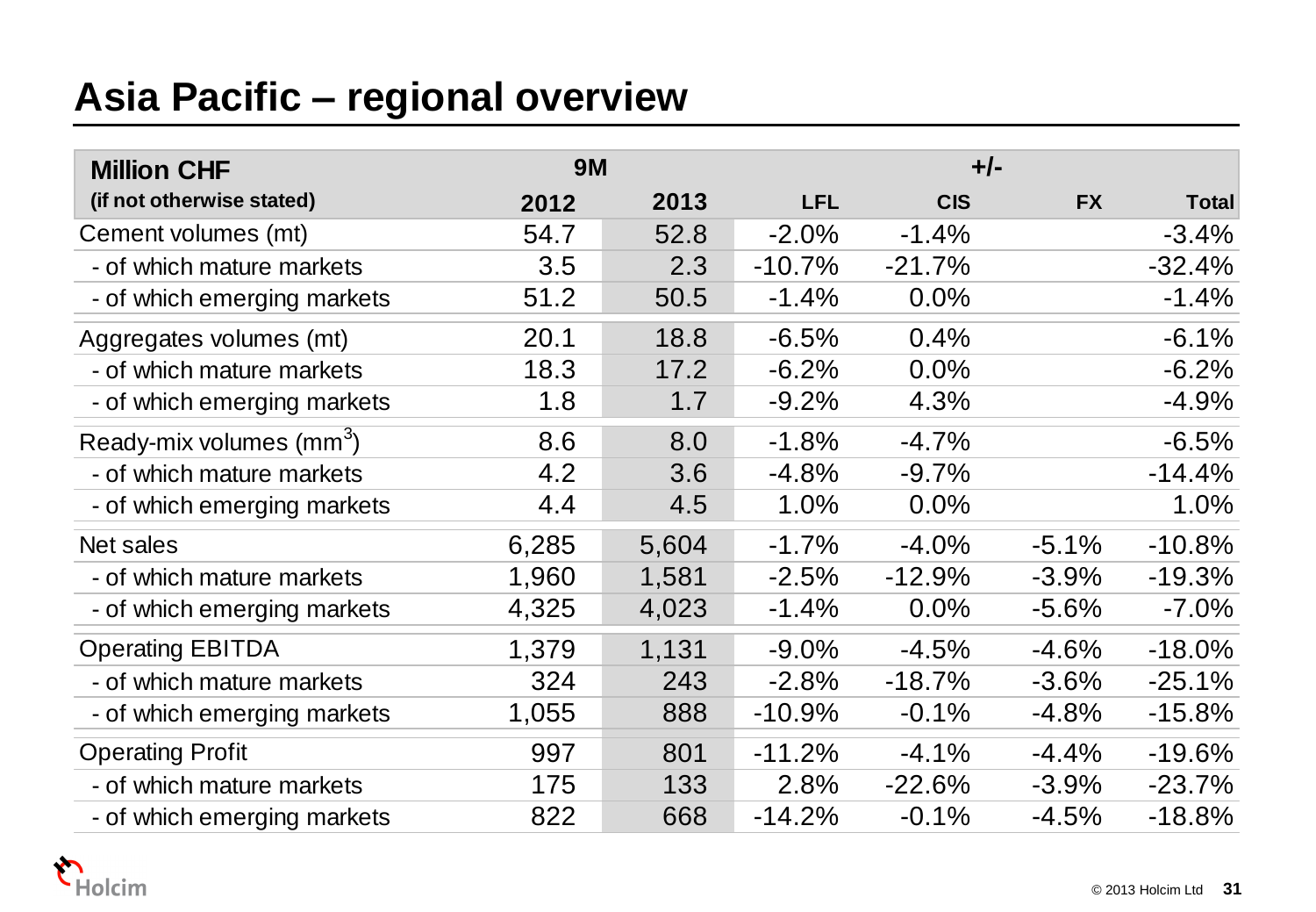#### **Latin America – regional overview**

| Latin America – regional overview    |           |       |            |            |           |              |
|--------------------------------------|-----------|-------|------------|------------|-----------|--------------|
| <b>Million CHF</b>                   | <b>9M</b> |       |            | $+/-$      |           |              |
| (if not otherwise stated)            | 2012      | 2013  | <b>LFL</b> | <b>CIS</b> | <b>FX</b> | <b>Total</b> |
| Cement volumes (mt)                  | 18.5      | 18.7  | 0.8%       | $0.0\%$    |           | 0.8%         |
| Aggregates volumes (mt)              | 10.6      | 8.0   | $-24.1%$   | 0.0%       |           | $-24.1%$     |
| Ready-mix volumes (mm <sup>3</sup> ) | 7.8       | 6.2   | $-20.0%$   | 0.0%       |           | $-20.0\%$    |
| Net sales                            | 2,613     | 2,556 | 1.5%       | $-0.3%$    | $-3.4%$   | $-2.2%$      |
| <b>Operating EBITDA</b>              | 721       | 736   | 4.6%       | 0.0%       | $-2.5%$   | 2.1%         |
| <b>Operating Profit</b>              | 557       | 575   | 5.9%       | 0.1%       | $-2.7%$   | 3.3%         |

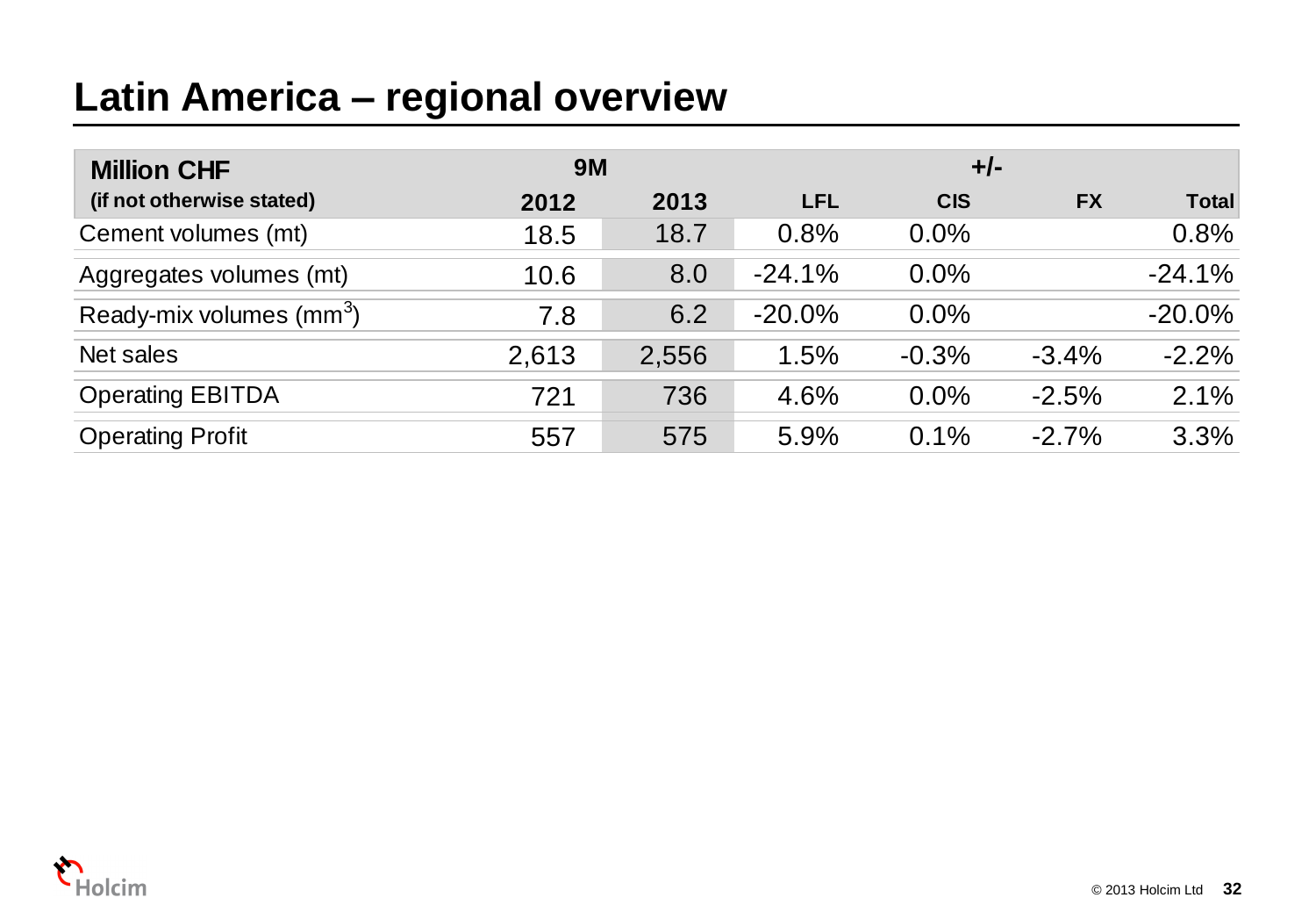#### **Europe – regional overview**

| <b>Europe - regional overview</b> |           |       |            |            |           |              |
|-----------------------------------|-----------|-------|------------|------------|-----------|--------------|
| <b>Million CHF</b>                | <b>9M</b> |       |            |            | $+/-$     |              |
| (if not otherwise stated)         | 2012      | 2013  | <b>LFL</b> | <b>CIS</b> | <b>FX</b> | <b>Total</b> |
| Cement volumes (mt)               | 20.1      | 20.2  | 0.7%       | 0.0%       |           | 0.7%         |
| - of which mature markets         | 11.5      | 11.3  | $-1.9%$    | 0.0%       |           | $-1.9%$      |
| - of which emerging markets       | 8.6       | 8.9   | 4.1%       | 0.0%       |           | 4.2%         |
| Aggregates volumes (mt)           | 56.2      | 55.2  | 0.8%       | $-2.7%$    |           | $-1.8%$      |
| - of which mature markets         | 49.0      | 48.8  | 2.6%       | $-3.1%$    |           | $-0.5%$      |
| - of which emerging markets       | 7.2       | 6.4   | $-11.1%$   | 0.0%       |           | $-11.1%$     |
| Ready-mix volumes $\text{(mm}^3)$ | 11.1      | 8.9   | $-5.1%$    | $-14.5%$   |           | $-19.7%$     |
| - of which mature markets         | 9.8       | 7.8   | $-3.6%$    | $-16.6%$   |           | $-20.2%$     |
| - of which emerging markets       | 1.4       | 1.1   | $-16.0%$   | 0.0%       |           | $-16.0%$     |
| Net sales                         | 4,434     | 4,244 | 0.8%       | $-5.2%$    | 0.1%      | $-4.3%$      |
| - of which mature markets         | 3,529     | 3,330 | 0.8%       | $-6.5%$    | 0.0%      | $-5.6%$      |
| - of which emerging markets       | 904       | 914   | 0.7%       | 0.0%       | 0.3%      | 1.1%         |
| <b>Operating EBITDA</b>           | 573       | 693   | 22.8%      | $-2.1%$    | 0.4%      | 21.0%        |
| - of which mature markets         | 338       | 453   | 37.4%      | $-3.6%$    | 0.2%      | 33.9%        |
| - of which emerging markets       | 235       | 240   | 1.9%       | 0.0%       | 0.6%      | 2.5%         |
| <b>Operating Profit</b>           | 155       | 316   | 105.2%     | $-1.8%$    | $-0.1%$   | 103.3%       |
| - of which mature markets         | 47        | 202   | 338.4%     | $-6.0%$    | $-2.2%$   | 330.2%       |
| - of which emerging markets       | 108       | 113   | 3.9%       | 0.0%       | 0.8%      | 4.7%         |

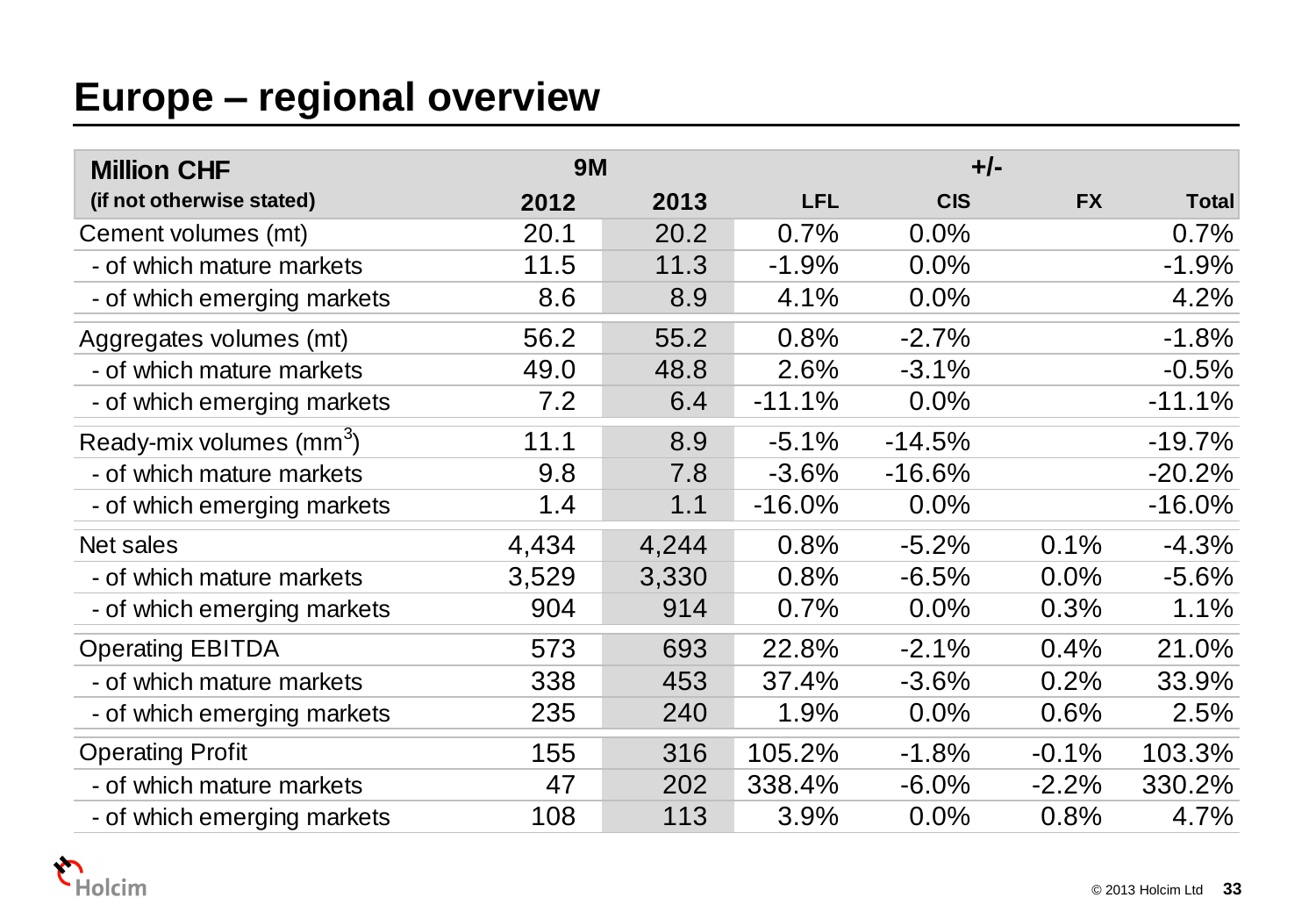#### **North America – regional overview**

| <b>North America – regional overview</b> |           |       |            |            |           |              |
|------------------------------------------|-----------|-------|------------|------------|-----------|--------------|
| <b>Million CHF</b>                       | <b>9M</b> |       |            | $+/-$      |           |              |
| (if not otherwise stated)                | 2012      | 2013  | <b>LFL</b> | <b>CIS</b> | <b>FX</b> | <b>Total</b> |
| Cement volumes (mt)                      | 8.9       | 8.7   | $-1.9%$    | $0.0\%$    |           | $-1.9%$      |
| Aggregates volumes (mt)                  | 30.6      | 31.1  | 2.3%       | $-0.5%$    |           | 1.8%         |
| Ready-mix volumes (mm <sup>3</sup> )     | 6.0       | 5.7   | $-4.3%$    | $-1.4%$    |           | $-5.7%$      |
| Net sales                                | 2,394     | 2,343 | $-0.7%$    | $-0.2%$    | $-1.2%$   | $-2.1%$      |
| <b>Operating EBITDA</b>                  | 349       | 370   | 7.5%       | $0.0\%$    | $-1.3%$   | 6.2%         |
| <b>Operating Profit</b>                  | 111       | 147   | 33.9%      | 0.7%       | $-2.6%$   | 32.0%        |

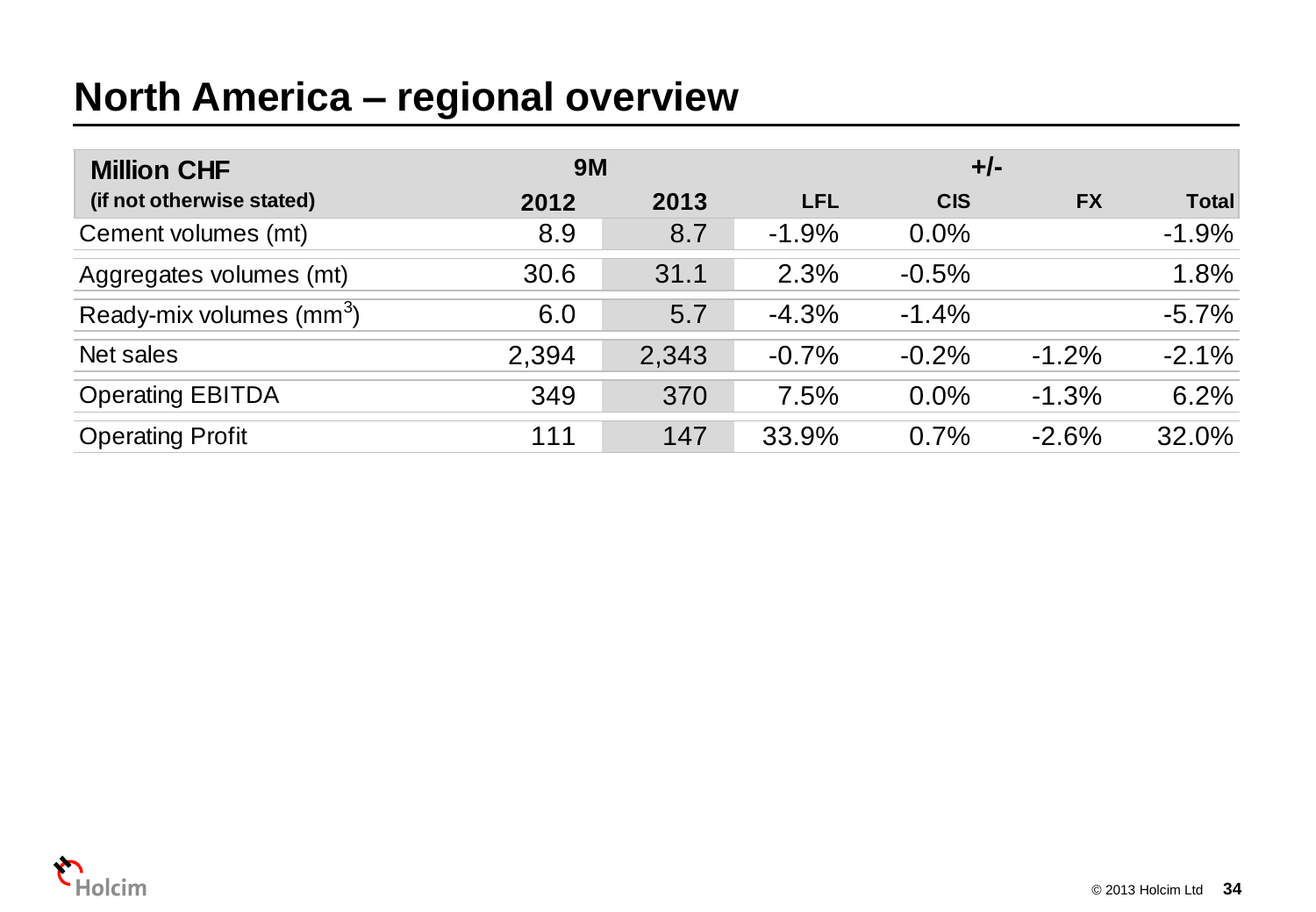#### **Africa Middle East – regional overview**

| Africa Middle East – regional overview |           |      |            |            |           |              |
|----------------------------------------|-----------|------|------------|------------|-----------|--------------|
| <b>Million CHF</b>                     | <b>9M</b> |      |            | $+/-$      |           |              |
| (if not otherwise stated)              | 2012      | 2013 | <b>LFL</b> | <b>CIS</b> | <b>FX</b> | <b>Total</b> |
| Cement volumes (mt)                    | 6.4       | 5.9  | $-7.1%$    | $-0.5%$    |           | $-7.6%$      |
| Aggregates volumes (mt)                | 1.8       | 1.7  | $-7.3%$    | $0.0\%$    |           | $-7.3%$      |
| Ready-mix volumes (mm <sup>3</sup> )   | 0.9       | 0.6  | $-30.0%$   | $0.0\%$    |           | $-30.0%$     |
| Net sales                              | 726       | 666  | $-8.1%$    | $-1.0%$    | 0.7%      | $-8.4%$      |
| <b>Operating EBITDA</b>                | 221       | 215  | $-2.0\%$   | $-1.3%$    | 1.0%      | $-2.3%$      |
| <b>Operating Profit</b>                | 184       | 162  | $-11.2%$   | $-1.5%$    | 1.1%      | $-11.6%$     |

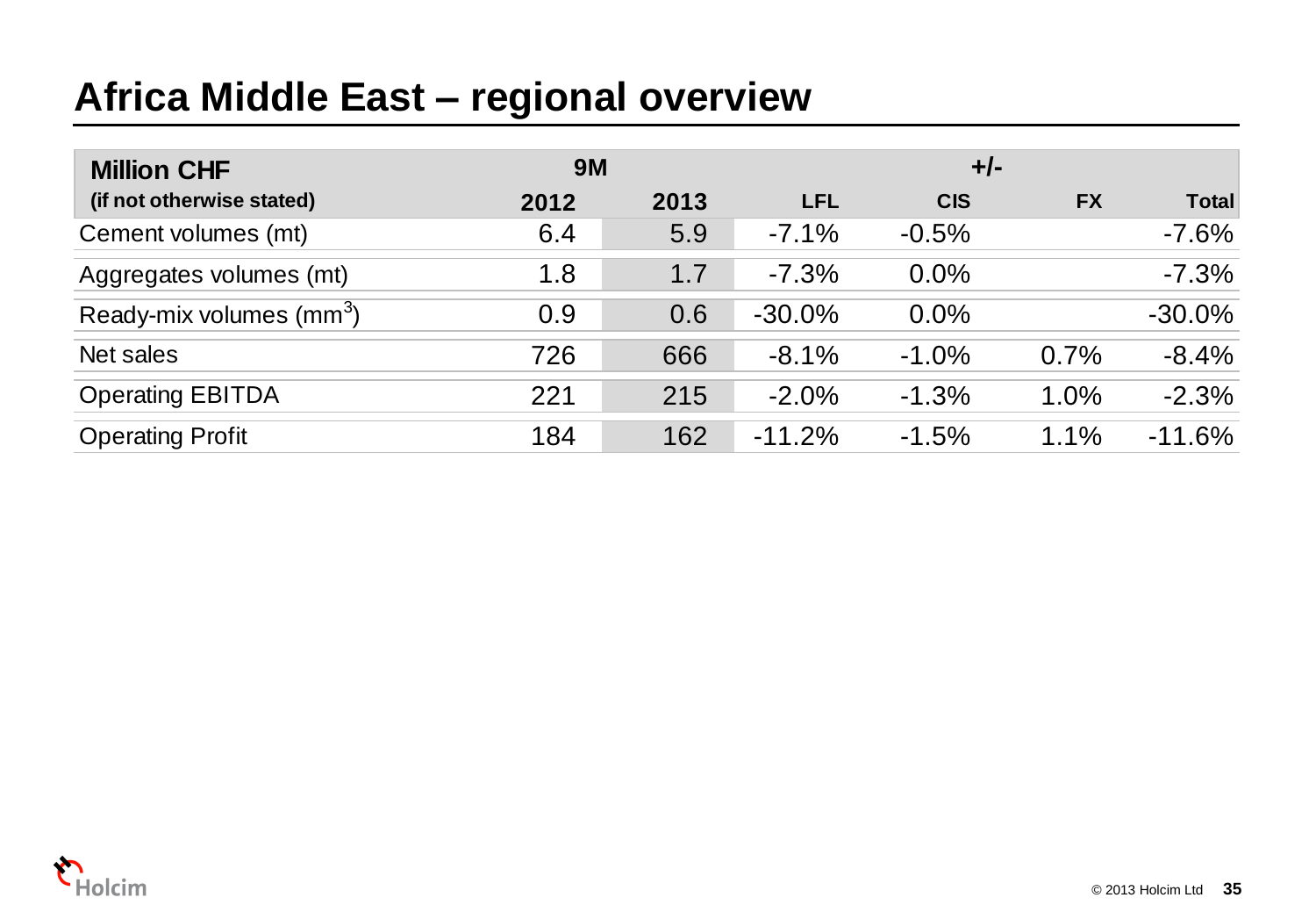|                           | <b>Domestic cement prices</b>      | <b>Domestic clinker and</b><br>cement volumes |
|---------------------------|------------------------------------|-----------------------------------------------|
|                           | $\triangle$ 9M 12/9M 13 $^{\star}$ | $\triangle$ 9M 12/9M 13                       |
| Asia Pacific <sup>1</sup> | $-0.6%$                            | $-2.0%$                                       |
| India                     | $-5.0\%$                           | $-1.2%$                                       |
| Sri Lanka                 | 14.7%                              | $-12.6%$                                      |
| <b>Bangladesh</b>         | 0.4%                               | $-0.9%$                                       |
| Vietnam                   | 0.9%                               | $-4.9%$                                       |
| Malaysia                  | $-3.6%$                            | 4.2%                                          |
| Indonesia                 | 6.4%                               | $-2.8%$                                       |
| <b>Philippines</b>        | 7.9%                               | 1.6%                                          |
| Australia                 | 0.0%                               | $-0.2\%$ 2                                    |
| New Zealand               | $-1.7%$                            | $-6.3%$                                       |

\* If not otherwise indicated calculation based on local currencies <sup>1</sup>Weighted average like-for-like

<sup>2</sup> Adjusted for sale of 25% in Cement Australia as of March 28, 2013

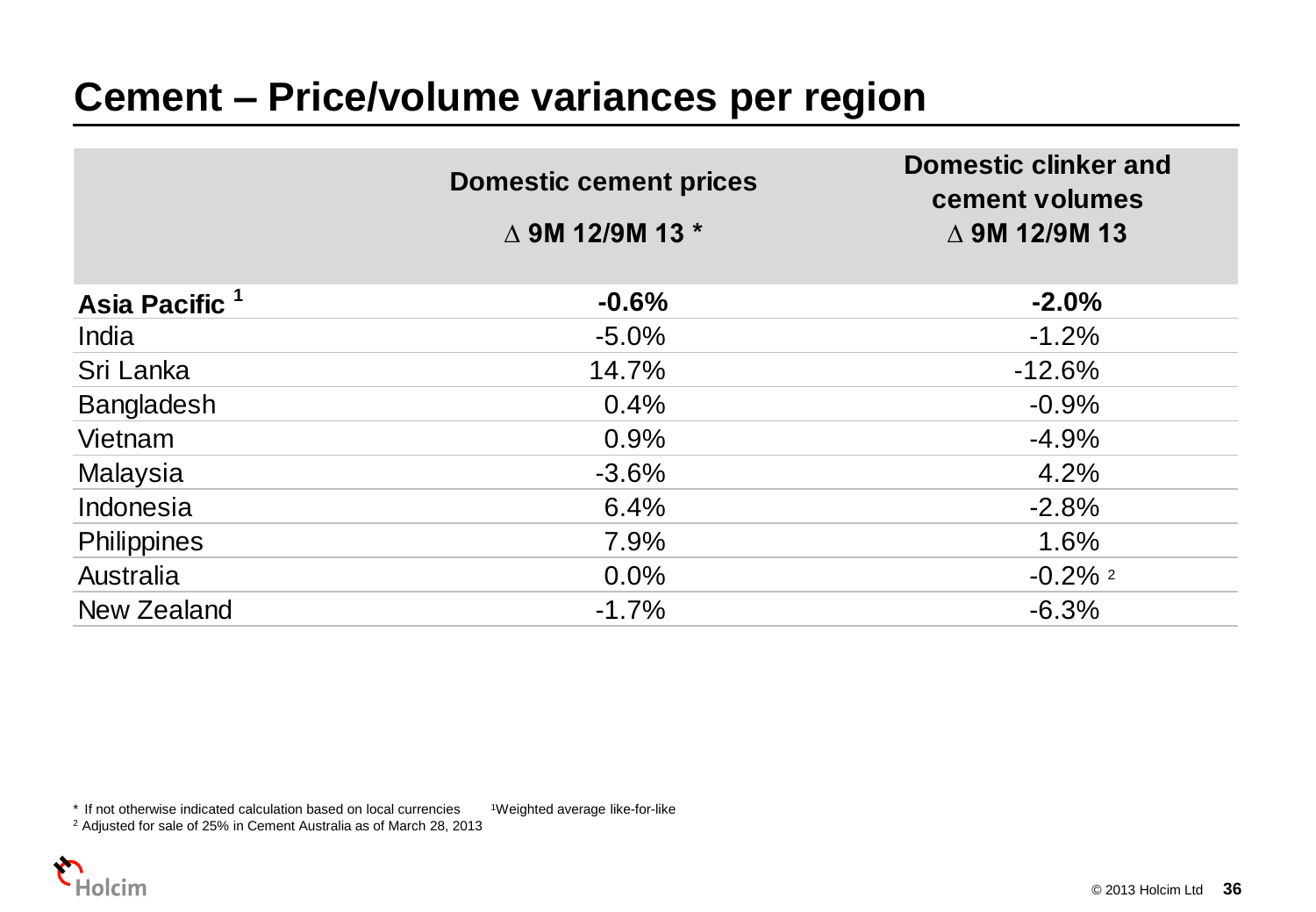|                            | <b>Domestic cement prices</b><br>$\triangle$ 9M 12/9M 13 $^{\star}$ | <b>Domestic clinker and</b><br>cement volumes<br>$\triangle$ 9M 12/9M 13 |
|----------------------------|---------------------------------------------------------------------|--------------------------------------------------------------------------|
| Latin America <sup>1</sup> | 3.1%                                                                | $0.8\%$ 3                                                                |
| <b>Mexico</b>              | $-6.1%$                                                             | $-9.7%$                                                                  |
| El Salvador                | $2.8\%$ 2                                                           | $-1.9%$                                                                  |
| Costa Rica                 | 17.3%                                                               | 18.9%                                                                    |
| Nicaragua                  | $6.1\%$ <sup>2</sup>                                                | $-1.7%$                                                                  |
| Colombia                   | 5.7%                                                                | $-3.4%$                                                                  |
| Ecuador                    | $3.6\%$ 2                                                           | 12.3%                                                                    |
| <b>Brazil</b>              | 3.6%                                                                | $-4.9%$                                                                  |
| Chile                      | 1.3%                                                                | 0.5%                                                                     |
| Argentina                  | 16.3%                                                               | 7.3%                                                                     |

\* If not otherwise indicated calculation based on local currencies 1Weighted average like-for-like <sup>2</sup> Calculation in USD

<sup>3</sup> The percentage change like-for-like adjusted for internal trading volumes eliminated in "Corporate/Eliminations" amounts to -0.6%.

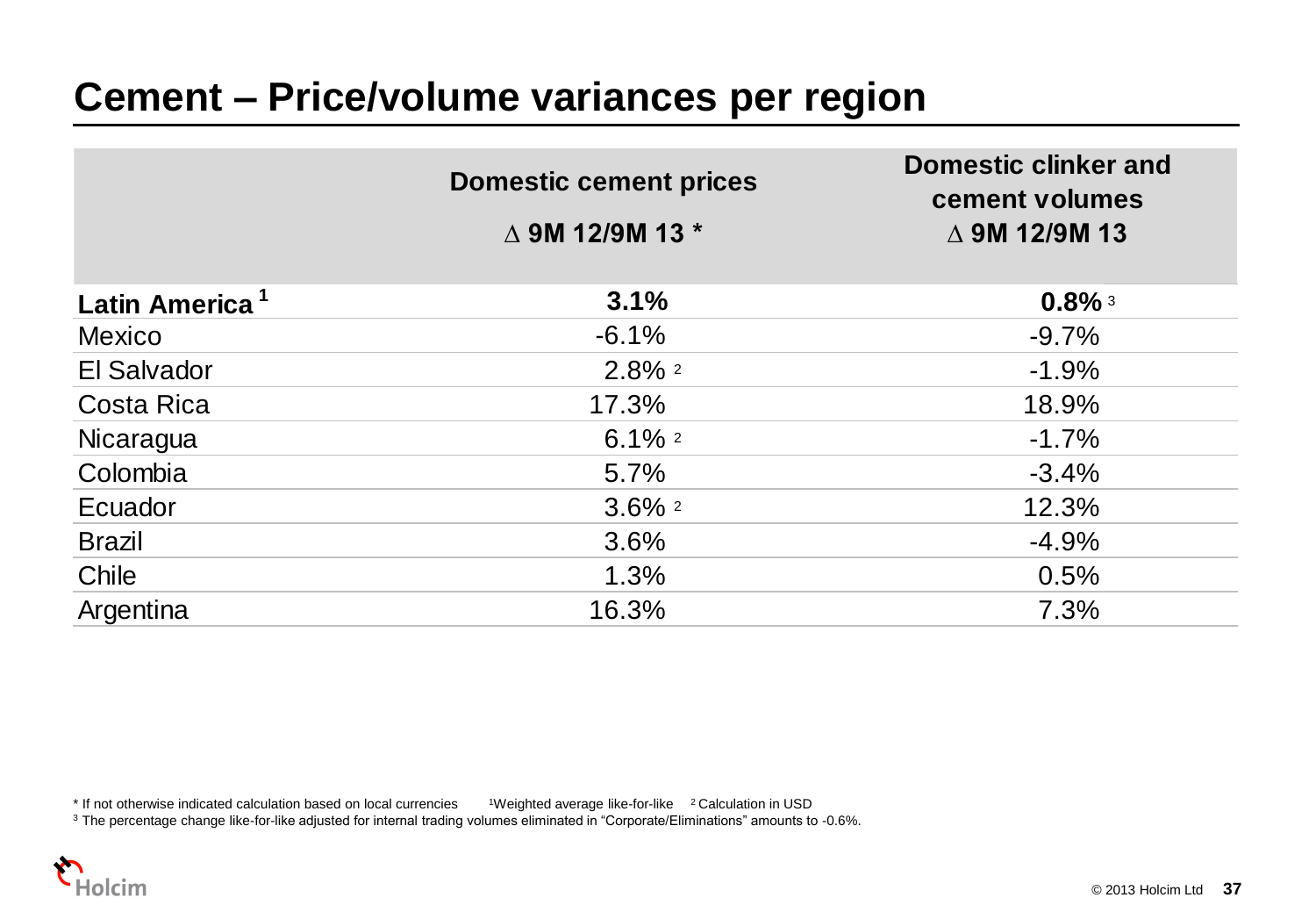|                       | <b>Domestic cement prices</b>      | <b>Domestic clinker and</b><br>cement volumes |
|-----------------------|------------------------------------|-----------------------------------------------|
|                       | $\triangle$ 9M 12/9M 13 $^{\star}$ | $\triangle$ 9M 12/9M 13                       |
| Europe <sup>1</sup>   | $-2.4%$                            | 0.7%                                          |
| <b>Belgium</b>        | $-9.4%$                            | $-4.9%$                                       |
| France                | 2.3%                               | $-6.4%$                                       |
| Germany               | 1.9%                               | $-6.5%$                                       |
| Switzerland           | $-2.6%$                            | $-0.8%$                                       |
| <b>Italy</b>          | 0.0%                               | $-10.1%$                                      |
| Hungary               | 3.0%                               | $-10.0\%$                                     |
| <b>Czech Republic</b> | $-3.6%$                            | $-6.9%$                                       |
| Slovakia              | $-4.5%$                            | 4.1%                                          |
| Croatia               | $-1.7%$                            | 2.5%                                          |
| Romania               | 2.7%                               | $-2.4%$                                       |
| <b>Bulgaria</b>       | $-3.0%$                            | 15.5%                                         |
| Serbia                | $-2.9%$                            | $-17.0%$                                      |
| <b>Russia</b>         | $-7.2%$                            | 8.2%                                          |
| Azerbaijan            | $-0.6%$                            | 21.5%                                         |
| Spain                 | $-3.3%$                            | $-8.3%$                                       |

\* If not otherwise indicated calculation based on local currencies

<sup>1</sup>Weighted average like-for-like

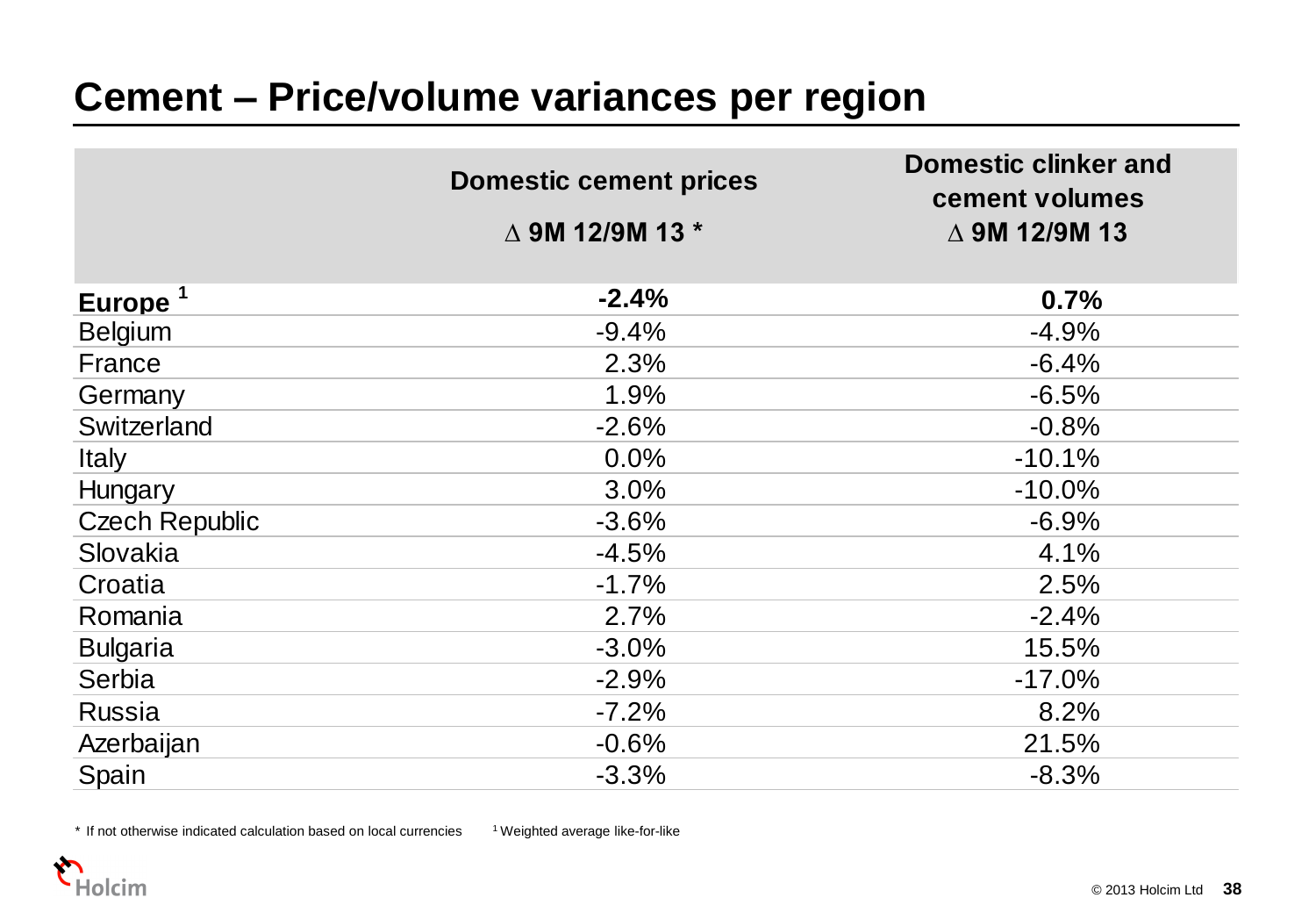|                                 | <b>Domestic cement prices</b> | <b>Domestic clinker and</b><br>cement volumes |
|---------------------------------|-------------------------------|-----------------------------------------------|
|                                 | $\triangle$ 9M 12/9M 13 $*$   | $\triangle$ 9M 12/9M 13                       |
| North America <sup>1</sup>      | 3.1%                          | $-1.9%$                                       |
| Canada                          | 4.5%                          | $-7.6%$                                       |
| <b>USA</b>                      | 6.0%                          | $-1.4%$                                       |
| Africa Middle East <sup>1</sup> | 1.0%                          | $-7.1%$                                       |
| Morocco <sup>2</sup>            |                               |                                               |
| Lebanon $^2$                    |                               |                                               |
| <b>Indian Ocean</b>             | $-0.8%$                       | $-10.5%$                                      |
| <b>Ivory Coast</b>              | 0.9%                          | $-7.6%$                                       |
| Guinea                          | $-14.3%$                      | $-31.7%$                                      |
| <b>Group</b>                    | 0.8%                          | $-1.9%$                                       |

\* If not otherwise indicated calculation based on local currencies 1 Weighted average like-for-like 2 Locally not published yet

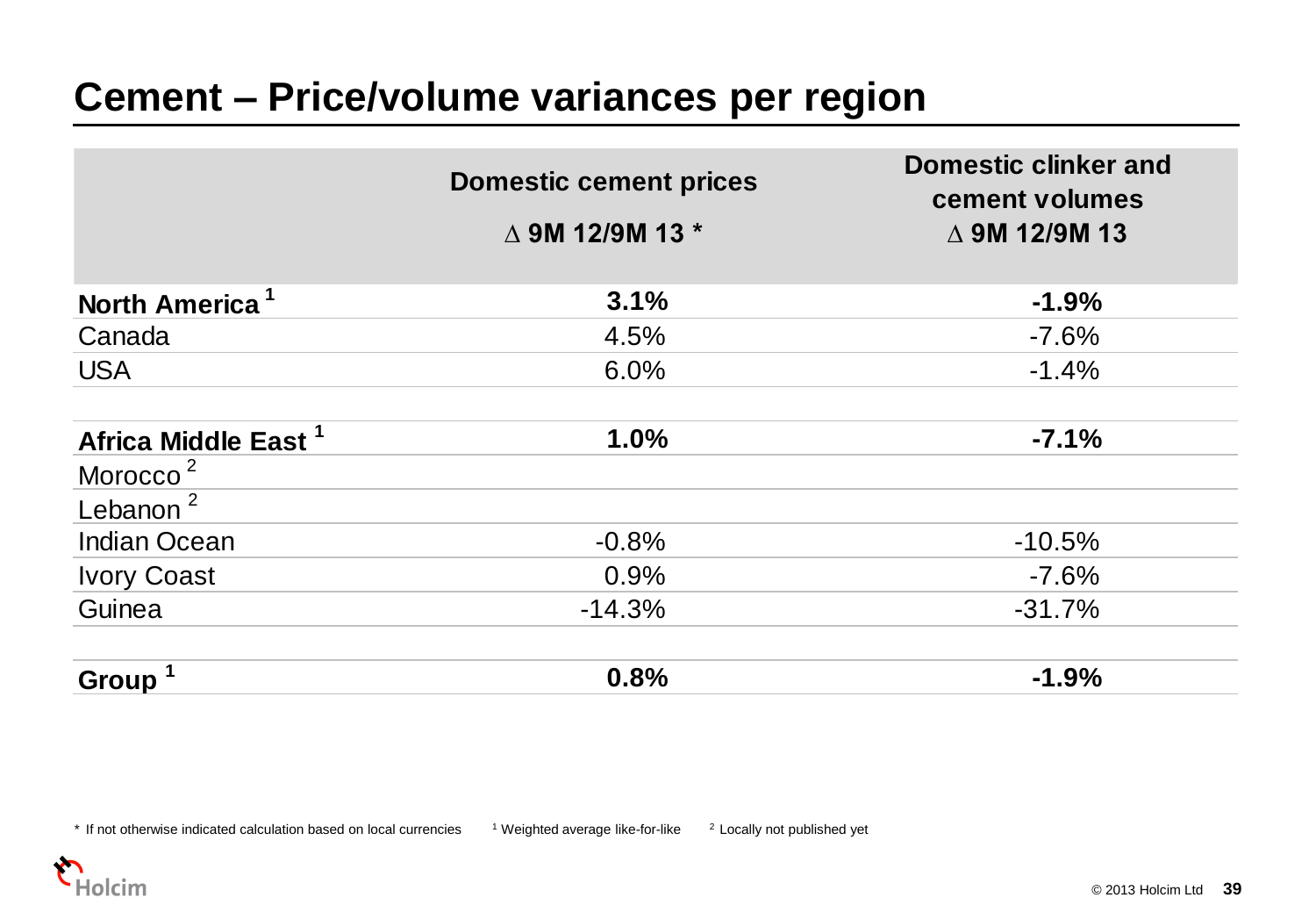#### **Aggregates – Price/volume variances per region**

|                            | <b>Domestic aggregates</b><br>prices<br>△ 9M 12/9M 13 * | <b>Domestic aggregates</b><br>volumes<br>$\triangle$ 9M 12/9M 13 |
|----------------------------|---------------------------------------------------------|------------------------------------------------------------------|
| Asia Pacific <sup>1</sup>  | 0.4%                                                    | $-6.5%$                                                          |
| Indonesia                  | 20.8%                                                   | $-6.9%$                                                          |
| Australia                  | 0.1%                                                    | $-6.6%$                                                          |
| Latin America <sup>1</sup> | 11.5%                                                   | $-24.1%$                                                         |
| <b>Mexico</b>              | 5.4%                                                    | $-24.8%$                                                         |
| <b>Brazil</b>              | 3.9%                                                    | 1.6%                                                             |
| Group <sup>1</sup>         | 1.9%                                                    | $-2.4%$                                                          |

\* If not otherwise indicated calculation based on local currencies <sup>1</sup>Weighted average like-for-like

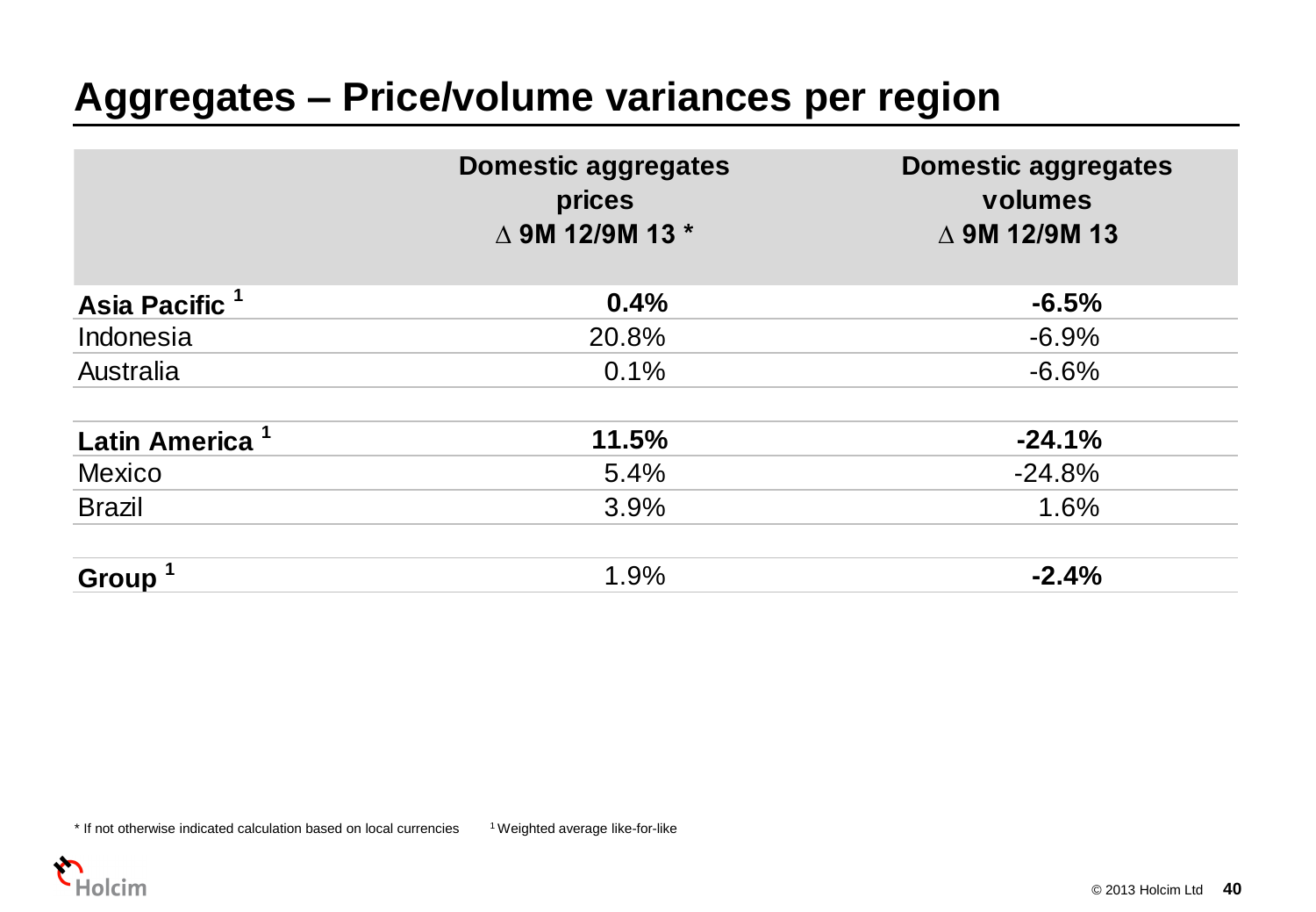#### **Aggregates – Price/volume variances per region**

|                            | <b>Domestic aggregates</b><br>prices<br>△ 9M 12/9M 13 * | <b>Domestic aggregates</b><br>volumes<br>$\triangle$ 9M 12/9M 13 |
|----------------------------|---------------------------------------------------------|------------------------------------------------------------------|
| Europe <sup>1</sup>        | 3.6%                                                    | 0.8%                                                             |
| <b>United Kingdom</b>      | 1.8%                                                    | 0.4%                                                             |
| <b>Belgium</b>             | $-0.8%$                                                 | $-4.1%$                                                          |
| France                     | $-0.5%$                                                 | 25.5%                                                            |
| Germany                    | $-2.6%$                                                 | $-16.2%$                                                         |
| Switzerland                | $-3.6%$                                                 | 10.6%                                                            |
| <b>Italy</b>               | $-16.8%$                                                | 12.7%                                                            |
| Romania                    | $-7.8%$                                                 | $-21.5%$                                                         |
| <b>Bulgaria</b>            | $-2.3%$                                                 | 14.1%                                                            |
| Spain                      | 0.9%                                                    | $-33.6%$                                                         |
| North America <sup>1</sup> | 0.4%                                                    | 2.3%                                                             |
| Canada                     | $-1.1%$                                                 | $-0.6%$                                                          |
| <b>United States</b>       | 1.6%                                                    | 3.2%                                                             |

\* If not otherwise indicated calculation based on local currencies <sup>1</sup>Weighted average like-for-like

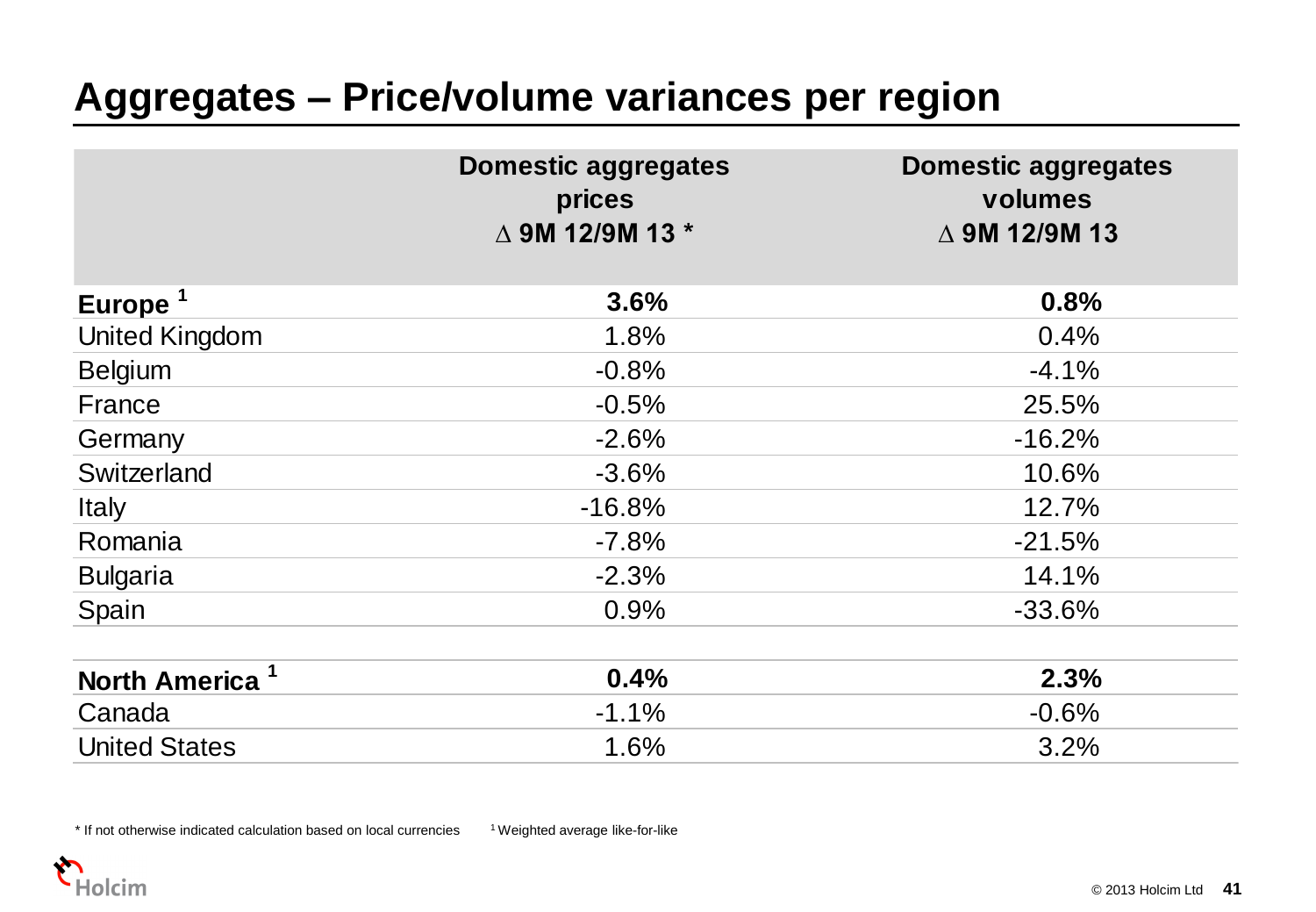#### Contact information

Corporate Communications Phone +41 58 858 87 10 Fax +41 58 858 87 19 communications@holcim.com

Investor Relations Phone +41 58 858 87 87 Fax +41 58 858 80 09 investor.relations@holcim.com www.holcim.com/investors

Mailing list: www.holcim.com/subscribe

| Event calendar |  |
|----------------|--|
|----------------|--|

| February 26, 2014 | Press and analyst conference on<br>annual results for 2013 |
|-------------------|------------------------------------------------------------|
| April 28, 2014    | Results for the first quarter 2014                         |
| April 29, 2014    | General meeting of shareholders                            |

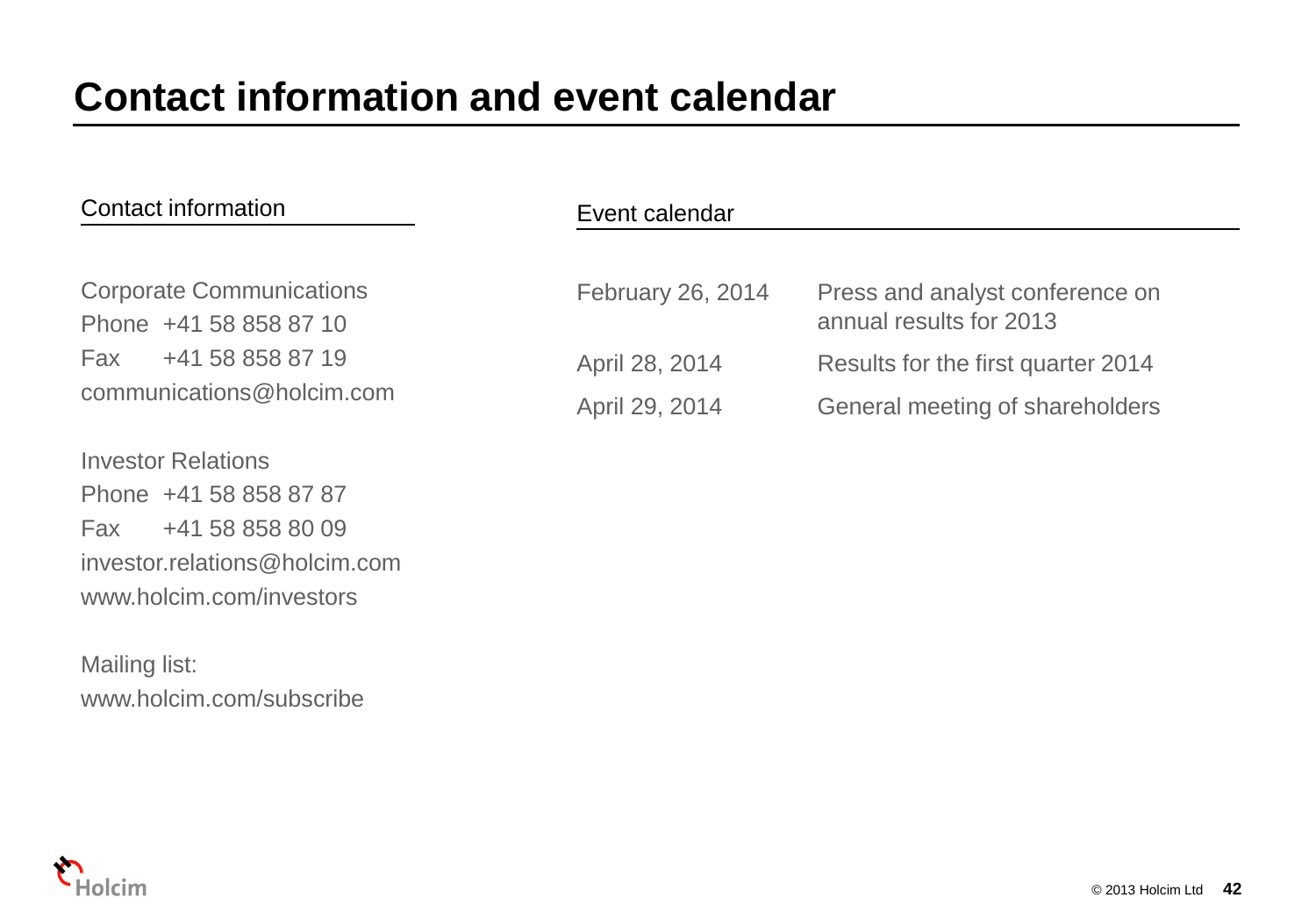Cautionary statement regarding forward-looking statements

This presentation may contain certain forward-looking statements relating to the Group's future business, development and economic performance.

Such statements may be subject to a number of risks, uncertainties and other important factors, such as but not limited to (1) competitive pressures; (2) legislative and regulatory developments; (3) global, macroeconomic and political trends; (4) fluctuations in currency exchange rates and general financial market conditions; (5) delay or inability in obtaining approvals from authorities; (6) technical developments; (7) litigation; (8) adverse publicity and news coverage, which could cause actual development and results to differ materially from the statements made in this presentation. Holcim assumes no obligation to update or alter forward-looking statements whether as a result of new information, future events or otherwise.

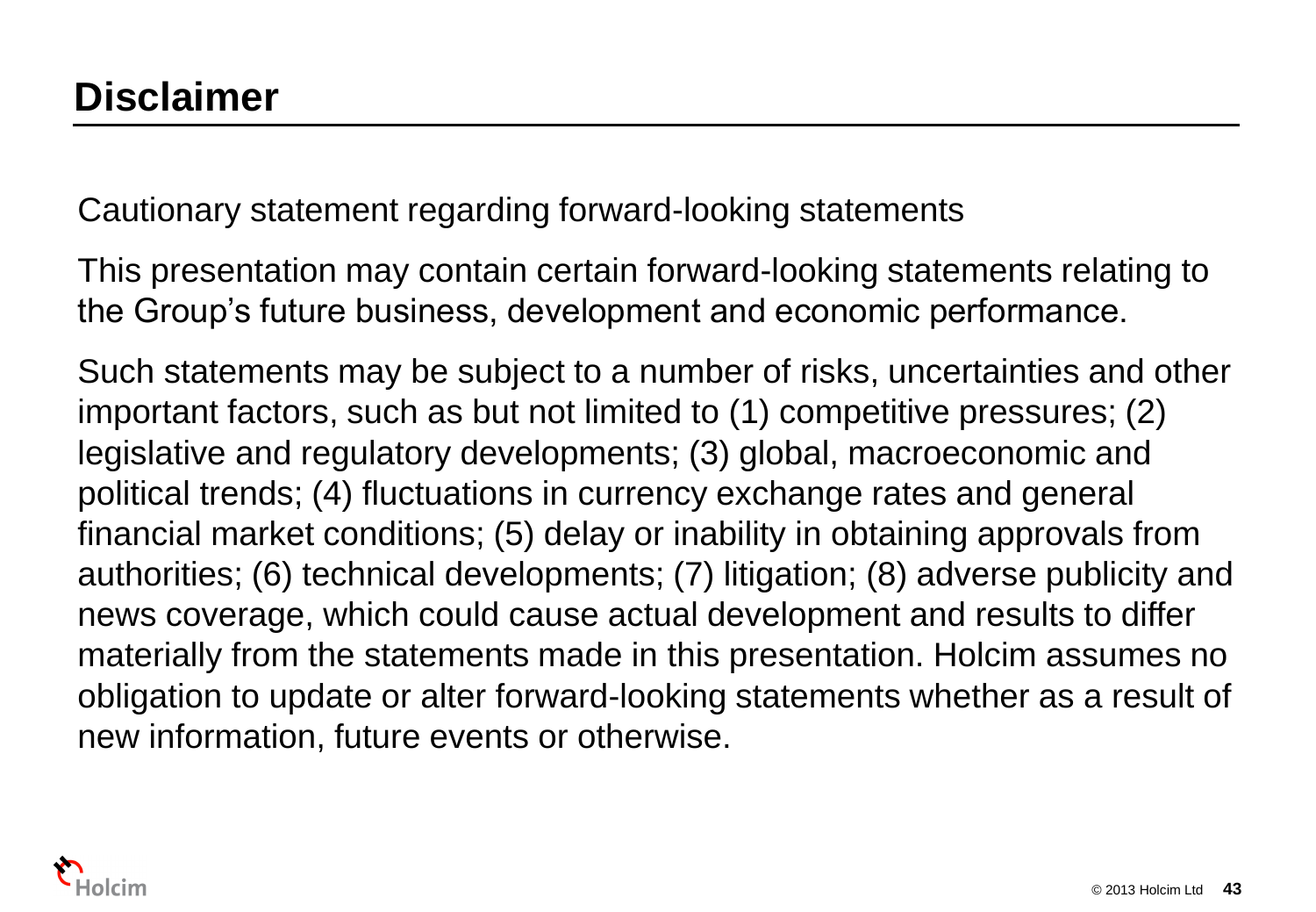#### **Strength. Performance. Passion.**